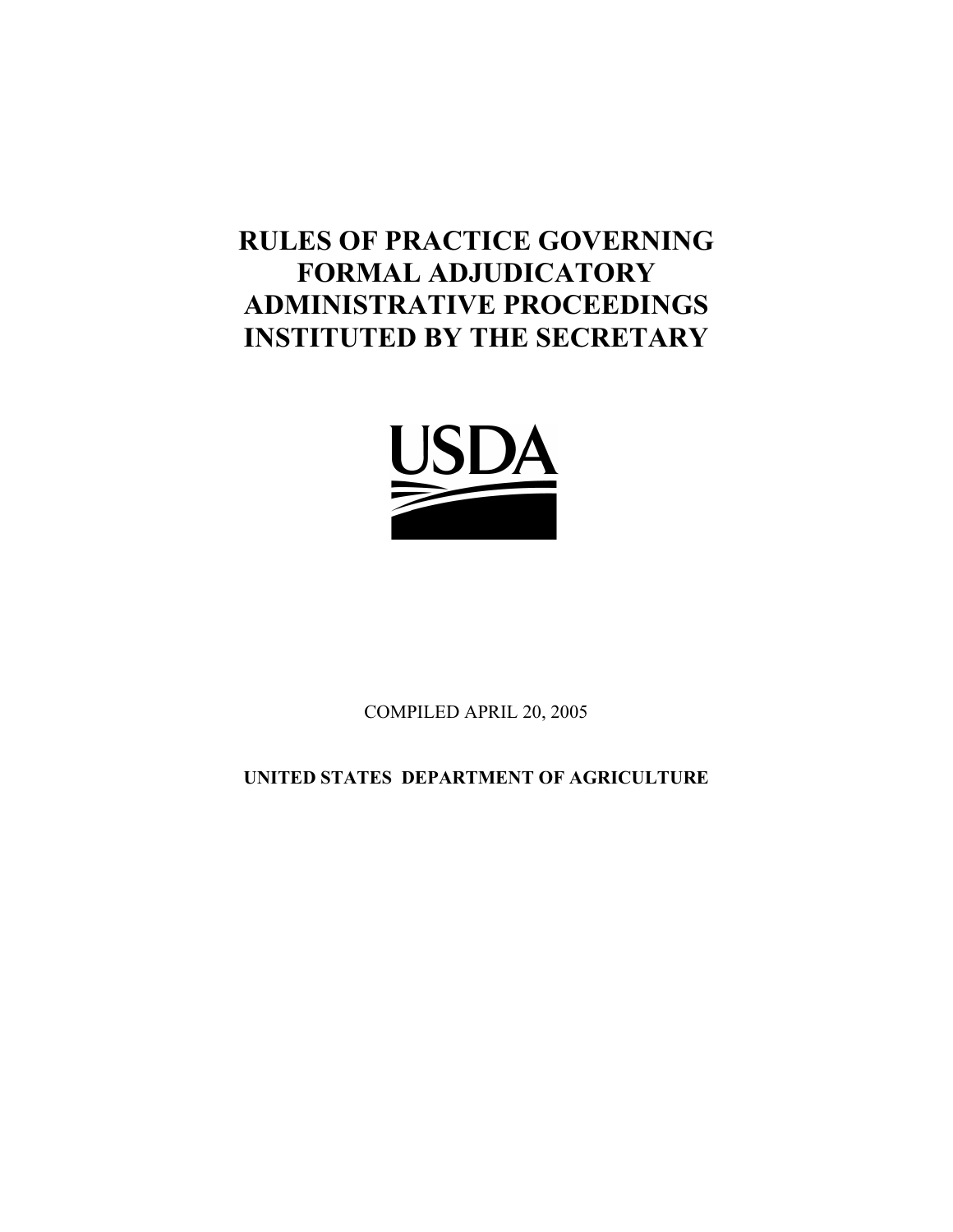#### **TITLE 7--AGRICULTURE**

## **SUBTITLE A—OFFICE OF THE SECRETARY OF AGRICULTURE**

# **PART 1-ADMINISTRATIVE REGULATIONS**

# **SUBPART H -- RULES OF PRACTICE GOVERNING FORMA L AD J UDICATORY PROCEEDINGS INSTITUTED BY THE SECRETARY UNDER VARIOUS STATUTES\***

AUTHORITY: 5 U.S.C. 301; 7 U.S.C. 61, 87e, 228, 268, 499o, 608c(14), 1592, 1624(b), 2151, 2279e, 2621, 2714, 2908, 3812, 4610, 4815, 4910, 6009, 6107, 6207, 6307, 6411, 6808, 7107, 7734, 8313; 15 U.S.C. 1828; 16 U.S.C. 620d, 1540(f), 3373; 21 U.S.C. 104, 111, 117, 120, 122, 127, 134e, 134f, 135a, 154, 463(b), 621, 1043; 43 U.S.C. 1740; 7 CFR 2.35, 2.41.

SOURCE: 42 FR 743, Jan. 4, 1977, unless otherwise noted.

## **§ 1.130 Meaning of words.**

As used in this subpart, words in the singular form shall be deemed to import the plural, and vice versa, as the case may require.

## **§ 1.131 Scope and applicability of this subpart.**

(a) The rules of practice in this subpart shall be applicable to all adjudicatory proceedings under the statutory provisions listed below as those provisions have been or may be amended from time to time, $<sup>1</sup>$ </sup> except that those rules shall not be applicable to reparation proceedings under section 6(c) of the Perishable Agricultural Commodities Act, 1930. Section 1.26 shall be inapplicable to the proceedings covered by this subpart.

- Act of May 29, 1884, commonly known as the Animal Industry Act, section 7, as amended (21 U.S.C. 117).
- Act of August 30, 1890, section 6, as amended (21 U.S.C. 104).
- Act of February 2, 1903, commonly known as the Cattle Contagious Diseases Act of 1903, section 3, as amended (21 U.S.C. 122).
- Act of March 3, 1905, section 6, as amended (21 U.S.C. 127).
- Act of July 2, 1962, section 6(a), as amended (21 U.S.C. 134e).
- Act of May 6, 1970, section 2, as amended (21 U.S.C. 135a).
- Agricultural Marketing Agreement Act of 1937, as amended, section 8c(14), 7 U.S.C. 608c(14).
- Animal Health Protection Act, section 10414 (7 U.S.C. 8313).
- Animal Welfare Act, section 19 (7 U.S.C. 2149).
- Beef Promotion and Research Act of 1985, section 9 (7 U.S.C. 2908).
- Egg Products Inspection Act, section 18 (21 U.S.C. 1047).
- Endangered Species Act of 1973, as amended, section 11(a) (16 U.S.C. 1540(a)).
- Egg Research and Consumer Information Act, as amended, 7 U.S.C. 2714, Pub. L. 96-276, 94 Stat. 541.
- Federal Land Policy and Management Act of 1976, section 506 (43 U.S.C. 1766).

Federal Meat Inspection Act, sections 4, 6, 7(e), 8, and 401 (21 U.S.C. 604, 606, 607(e), 608, 671).

particular proceedings are included in regulations promulgated under the statute authorizing the relevant proceedings.

Any supplemental rules of practice pertaining to Federal Seed Act, section 409 (7 U.S.C. 1599).

<sup>&</sup>lt;sup>1</sup>See also the regulations promulgated under these statutes for any supplemental rules relating to particular circumstances arising thereunder.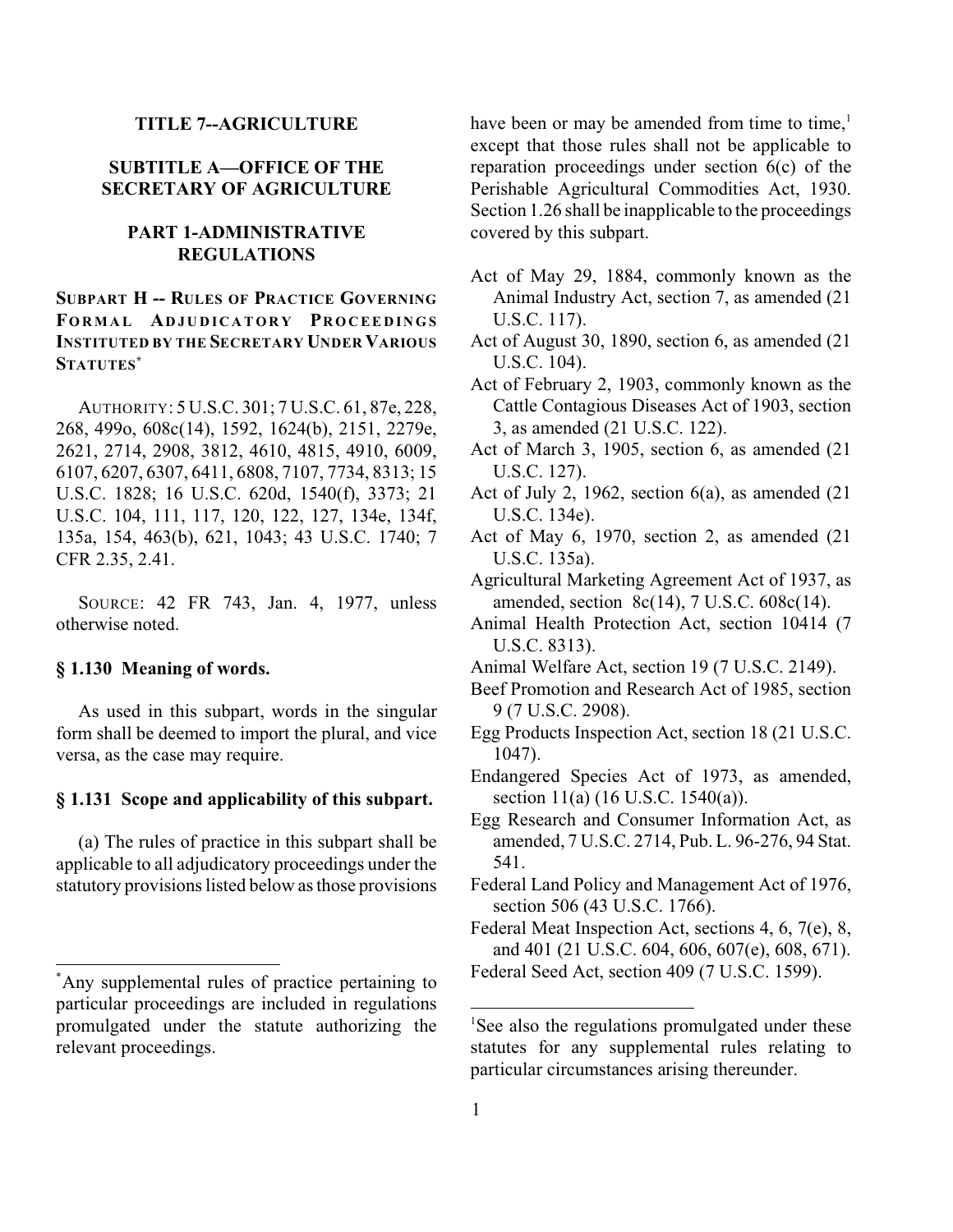- Fluid Milk Promotion Act of 1990, section 1999L [7 U.S.C. 6411].
- Forest Resources Conversation and Shortage Relief Act of 1990, section 492 (16 U.S.C. 620d).
- Fresh Cut Flowers and Fresh Cut Greens Promotion and Consumer Information Act of 1993, section 9 [7 U.S.C. 6808]
- Honey Research, Promotion, and Consumer Information Act, section 11 (7 U.S.C. 4610).
- Horse Protection Act of 1970, sections 4(c) and 6 (15 U.S.C. 1823(c), 1825).
- Lacey Act Amendments of 1981, section 4 (a) and (b) (16 U.S.C. 3373 (a) and (b)).
- Lime Research, Promotion, and Consumer Information Act of 1990, as amended, section 1958 [7 U.S.C. 6207]
- Mushroom Promotion, Research, and Consumer Information Act of 1990, section 1928 [7 U.S.C. 6107]
- Packers and Stockyards Act, 1921, as supplemented, sections 203, 312, and 401 of the Act, and section 1, 57 Stat. 422, as amended by section 4, 90 Stat. 1249 (7 U.S.C. 193, 204, 213, 221)
- Pecan Promotion and Research Act of 1990, section 1914 [7 U.S.C. 6009]
- Perishable Agricultural Commodities Act, 1930, sections 1(b)(9), 3(c), 4(d), 6(c), 8(a), 8(b), 8(c), 8(e), 9, and 13(a) (7 U.S.C. 499a(b)(9), 499c(c), 499d(d), 499f(c), 499h(a), 499h(b), 499h(c), 499h(e), 499i, 499m(a))
- Plant Protection Act, section 424 (7 U.S.C. 7734).
- Pork Promotion, Research, and Consumer Information Act of 1985, section 1626 (7 U.S.C. 4815).
- Potato Research and Promotion Act, as amended, 7 U.S.C. 2621, Pub. L. 97-244, 96 Stat. 310.
- Poultry Products Inspection Act, sections 6, 7, 8(d), and 18 (21 U.S.C. 455, 456, 457(d), 467).
- Sheep Promotion, Research, and Information Act of 1994 [7 U.S.C. 7107].
- Soybean Promotion, Research, and Consumer Information Act, section 1972 [7 U.S.C. 6307].
- Swine Health Protection Act, sections 5 and 6 (7 U.S.C. 3804, 3805)
- Title V of the Agricultural Risk Protection Act of 2000, section 501(a) (7 U.S.C. 2279e).
- United States Cotton Standards Act, as supplemented, section 3 of the Act and section 2 of 47 Stat. 1621 (7 U.S.C. 51b, 53).
- United States Grain Standards Act, sections  $7(g)(3)$ , 9, 10, and 17A(d) (7 U.S.C. 79(g)(3), 85, 86, 87f- $1(d)$ ).
- United States Warehouse Act, sections 12 and 25 (7 U.S.C. 246, 253).
- Virus-Serum-Toxin Act (21 U.S.C. 156).
- Watermelon Research and Promotion Act, section 1651 (7 U.S.C. 4910).

(b) These rules of practice shall also be applicable to:

(1) Adjudicatory proceedings under the regulations promulgated under the Agricultural Marketing Act of 1946 (7 U.S.C. 1621 *et seq.*) for the denial or withdrawal of inspection, certification, or grading service; $<sup>1</sup>$ </sup>

(2) Adjudicatory proceedings under the regulations promulgated under the Animal Quarantine and Related Laws (21 U.S.C. 111 *et seq.*) for the suspension or revocation of accreditation of veterinarians (9 CFR parts 160, 161);

(3) Proceedings for debarment of counsel under § 1.141(d) of this subpart; and

(4) Other adjudicatory proceedings in which the complaint instituting the proceeding so provides with the concurrence of the Assistant Secretary for Administration.

[42 FR 743, Jan. 4, 1977, as amended at 42 FR 15406, Mar. 22, 1977; 45 FR 68381, Oct. 15, 1980; 47 FR 15559, Apr. 12, 1982; 47 FR 30451, July 14, 1982; 48 FR 28189, June 21, 1983; 49 FR 21293, May 21, 1984; 49 FR 37727, Sept. 26, 1984; 53 FR 1001, Jan. 15, 1988; 53 FR 35296, Sept. 13, 1988; 56 FR 22106, May 14, 1991; 60 FR 8455, Feb. 14, 1995; 60 FR 33329, June 28, 1995; 61 FR 11503, Mar. 21, 1996; 66 FR 36908, July 16, 2001; 67 FR 70674, Nov. 26, 2002; 68 FR 6340, Feb. 7, 2003]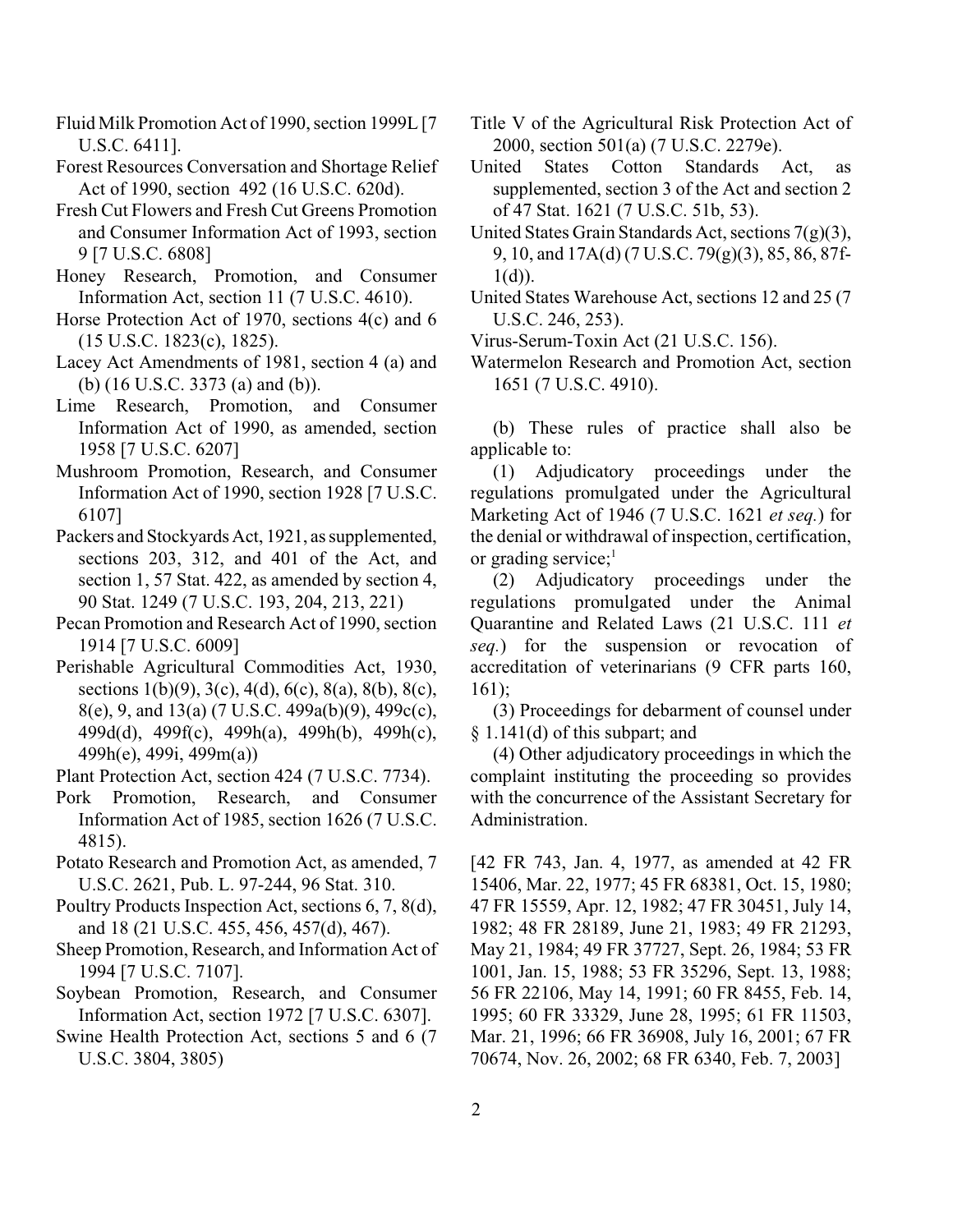## **§ 1.132 Definitions.**

As used in this subpart, the terms as defined in the statute under which the proceeding is conducted and in the regulations, standards, instructions, or orders issued thereunder, shall apply with equal force and effect. In addition and except as may be provided otherwise in this subpart:

*Administrator* means the Administrator of the Agency administering the statute involved, or any officer or employee of the Agency to whom authority has heretofore been delegated, or to whom authority may hereafter be delegated, to act for the Administrator.

*Complainant* means the party instituting the proceeding.

*Complaint* means the formal complaint, order to show cause, or other document by virtue of which a proceeding is instituted.

*Decision* means: (1) The Judge's initial decision made in accordance with the provisions of 5 U.S.C. 556 and 557, and includes the Judge's (i) findings and conclusions and the reasons or basis therefor on all material issues of fact, law or discretion, (ii) order, and (iii) rulings on proposed findings, conclusions and orders submitted by the parties; and

(2) The decision and order by the Judicial Officer upon appeal of the Judge's decision.

*Hearing* means that part of the proceeding which involves the submission of evidence before the Judge for the record in the proceeding.

*Hearing Clerk* means the Hearing Clerk, United States Department of Agriculture, Washington, DC 20250.

*Judge* means any Administrative Law Judge appointed pursuant to 5 U.S.C. 3105 and assigned to the proceeding involved.

*Judicial Officer* means an official of the United States Department of Agriculture delegated authority by the Secretary of Agriculture, pursuant to the Act of April 4, 1940 (7 U.S.C. 450c-450g) and Reorganization Plan No. 2 of 1953 (5 U.S.C. App. (1988)), to perform the function involved  $(\S$  2.35(a) of this chapter), or the Secretary of Agriculture if the authority so delegated is exercised by the Secretary.

*Mail* means to deposit an item in the United States Mail with postage affixed and addressed as necessary to cause it to be delivered to the address shown by ordinary mail, or by certified or registered mail if specified.

*Petitioner* means an individual who has filed a petition for review of a determination that the individual is responsibly connected to a licensee within the meaning of 7 U.S.C. 499a(b)(9).

*Re-mail* means to mail by ordinary mail to an address an item that has been returned after being sent to the same address by certified or registered mail.

*Respondent* means the party proceeded against.

[42 FR 743, Jan. 4, 1977, as amended at 55 FR 30673, July 27, 1990; 60 FR 8455, Feb. 14, 1995; 61 FR 11503, Mar. 21, 1996; 68 FR 6340, Feb. 7, 2003]

## **§ 1.133 Institution of proceedings.**

(a) *Submission of information concerning apparent violations.* (1) Any interested person desiring to submit information regarding an apparent violation of any provision of a statute listed in § 1.131 or of any regulation, standard, instruction, or order issued pursuant thereto, may file the information with the Administrator of the agency administering the statute involved in accordance with this section and any applicable statutory or regulation provisions. Such information may be made the basis of any appropriate proceeding covered by the rules in this subpart, or any other appropriate proceeding authorized by the particular statute or the regulations promulgated thereunder.

(2) The information may be submitted by telegram, by letter, or by a preliminary statement of facts, setting forth the essential details of the transaction complained of. So far as practicable, the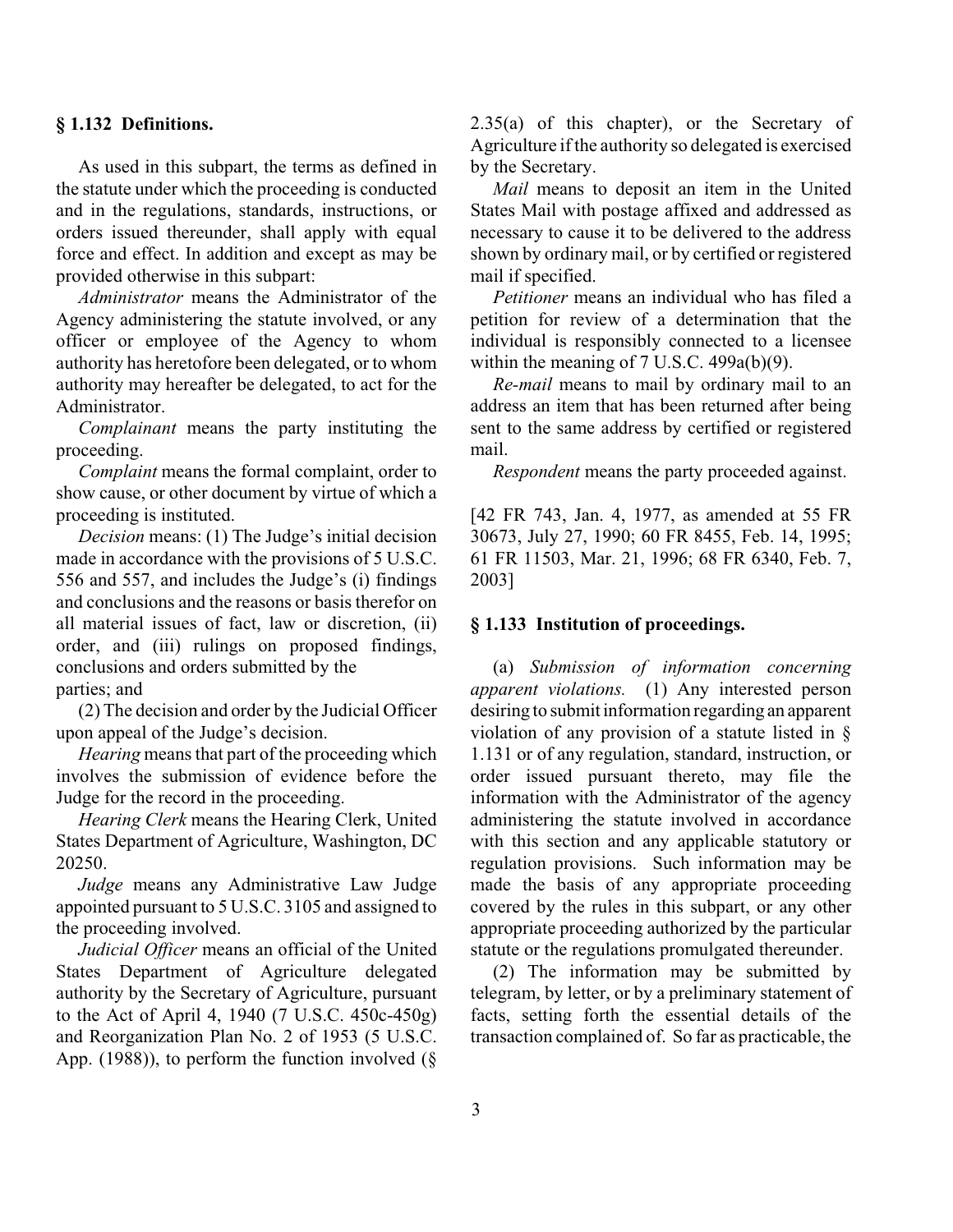information shall include such of the following items as may be applicable:

(i) The name and address of each person and of the agent, if any, representing such person in the transaction involved;

(ii) Place where the alleged violation occurred;

(iii) Quantity and quality or grade of each kind of product or article involved;

(iv) Date of alleged violation;

(v) Car initial and number, if carlot;

(vi) Shipping and destination points;

(vii) If a sale, the date, sale price, and amount actually received;

(viii) If a consignment, the date, reported proceeds, gross, net;

(ix) Amount of damage claimed, if any;

(x) Statement of other material facts, including terms of contract; and

(xi) So far as practicable, true copies of all available papers relating to the transaction complained about, including shipping documents, letters, telegrams, invoices, manifests, inspection certificates, accounts of sales and any special contracts or agreements.

(3) Upon receipt of the information and supporting evidence, the Administrator shall cause such investigation to be made as, in the opinion of the Administrator, is justified by the facts. If such investigation discloses that no violation of the Act or of the regulations, standards, instructions, or orders issued pursuant thereto, has occurred, no further action shall be taken and the person submitting the information shall be so informed.

(4) The person submitting the information shall not be a party to any proceeding which may be instituted as a result thereof and such person shall have no legal status in the proceeding, except as a subpoenaed witness or as a deponent in a deposition taken without expense to such person.

(b) *Filing of complaint or petition for review*. (1) If there is reason to believe that a person has violated or is violating any provision of a statute listed in § 1.131 or of any regulation, standard, instruction or order issued pursuant thereto, whether based upon information furnished under paragraph (a) of this section or other information, a complaint may be filed with the Hearing Clerk pursuant to these rules.

(2) Any person determined by the Chief, PACA Branch, pursuant to §§ 47.47-47.49 of this title to have been responsibly connected within the meaning of 7 U.S.C. 499a(b)(9) to a licensee who is subject or potentially subject to license suspension or revocation as the result of an alleged violation of 7 U.S.C. 499b or 499h(b) or as provided in 7 U.S.C.  $499g(d)$  shall be entitled to institute a proceeding under this section and to have determined the facts with respect to such responsibly connected status by filing with the Hearing Clerk a petition for review of such determination.

(3) As provided in 5 U.S.C. 558, in any case, except one of willfulness or one in which public health, interest, or safety otherwise requires, prior to the institution of a formal proceeding which may result in the withdrawal, suspension, or revocation of a "license" as that term is defined in 5 U.S.C. 551(8), the Administrator, in an effort to effect an amicable or informal settlement of the matter, shall give written notice to the person involved of the facts or conduct concerned and shall afford such person an opportunity, within a reasonable time fixed by the Administrator, to demonstrate or achieve compliance with the applicable requirements of the statute, or the regulation, standard, instruction or order promulgated thereunder.

[42 FR 743, Jan. 4, 1977, as amended at 60 FR 8455, Feb. 14, 1995; 61 FR 11503, Mar. 21, 1996; 68 FR 6340, Feb. 7, 2003]

#### **§ 1.134 Docket number.**

Each proceeding, immediately following its institution, shall be assigned a docket number by the Hearing Clerk, and thereafter the proceeding shall be referred to by such number.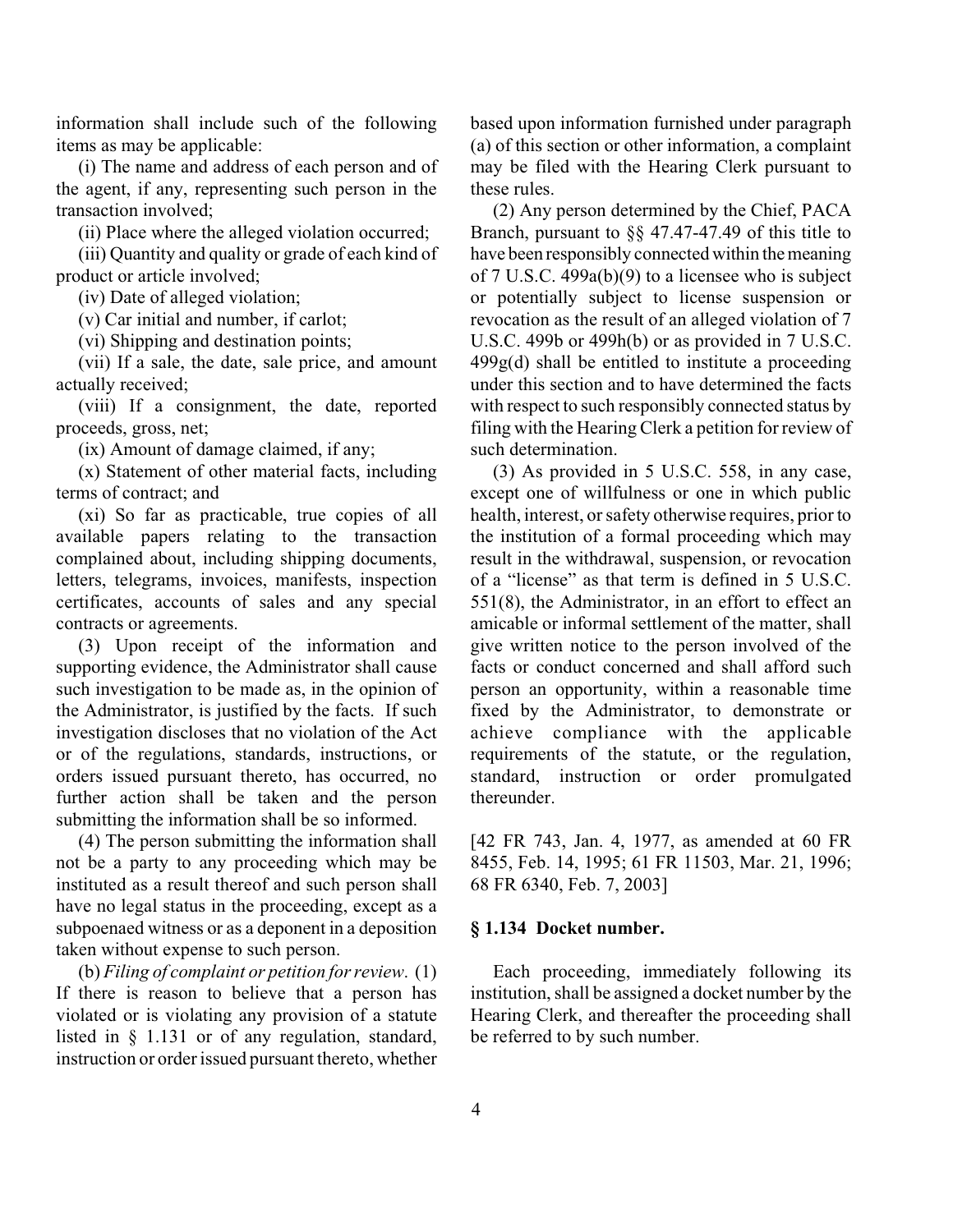## **§ 1.135 Contents of complaint or petition for review.**

(a) *Complaint*. A complaint filed pursuant to § 1.133(b) shall state briefly and clearly the nature of the proceeding, the identification of the complainant and the respondent, the legal authority and jurisdiction under which the proceeding is instituted, the allegations of fact and provisions of law which constitute a basis for the proceeding, and the nature of the relief sought.

(b) *Petition for review*. The Petition for Review of responsibly connected status shall describe briefly and clearly the determination sought to be reviewed and shall include a brief statement of the factual and legal matters that the petitioner believes warrant the reversal of the determination.

[42 FR 743, Jan. 4, 1977, as amended at 61 FR 11503, Mar. 21, 1996]

## **§ 1.136 Answer.**

(a) *Filing and service*. Within 20 days after the service of the complaint (within 10 days in a proceeding under section 4(d) of the Perishable Agricultural Commodities Act, 1930), or such other time as may be specified therein, the respondent shall file with the Hearing Clerk an answer signed by the respondent or the attorney of record in the proceeding. The attorney may file an appearance of record prior to or simultaneously with the filing of the answer. The answer shall be served upon the complainant, and any other party of record, by the Hearing Clerk. As response to a petition for review of responsibly connected status, the Chief, PACA Branch, shall within ten days after being served by the Hearing Clerk with a petition for review, file with the Hearing Clerk a certified copy of the agency record upon which the Chief, PACA Branch, made the determination that the individual was responsibly connected to a licensee under the Perishable Agricultural Commodities Act, 7 U.S.C.

499a *et seq.*, and such agency record shall become part of the record in the review proceeding.

(b) *Contents*. The answer shall:

(1) Clearly admit, deny, or explain each of the allegations of the Complaint and shall clearly set forth any defense asserted by the respondent; or

(2) State that the respondent admits all the facts alleged in the complaint; or

(3) State that the respondent admits the jurisdictional allegations of the complaint and neither admits nor denies the remaining allegations and consents to the issuance of an order without further procedure.

(c) *Default*. Failure to file an answer within the time provided under paragraph (a) of this section shall be deemed, for purposes of the proceeding, an admission of the allegations in the Complaint, and failure to deny or otherwise respond to an allegation of the Complaint shall be deemed, for purposes of the proceeding, an admission of said allegation, unless the parties have agreed to a consent decision pursuant to § 1.138.

[42 FR 743, Jan. 4, 1977, as amended at 61 FR 11504, Mar. 21, 1996; 68 FR 6340, Feb. 7, 2003]

## **§ 1.137 Amendment of complaint, petition for review, or answer; joinder of related matters.**

(a) *Amendment*. At any time prior to the filing of a motion for a hearing, the complaint, petition for review, answer, or response to petition for review may be amended. Thereafter, such an amendment may be made with consent of the parties, or as authorized by the Judge upon a showing of good cause.

(b) *Joinder*. The Judge shall consolidate for hearing with any proceeding alleging a violation of the Perishable Agricultural Commodities Act, 7 U.S.C. 499a *et seq.*, any petitions for review of determination of status by the Chief, PACA Branch, that individuals are responsibly connected, within the meaning of 7 U.S.C. 499a(b)(9), to the licensee during the period of the alleged violations. In any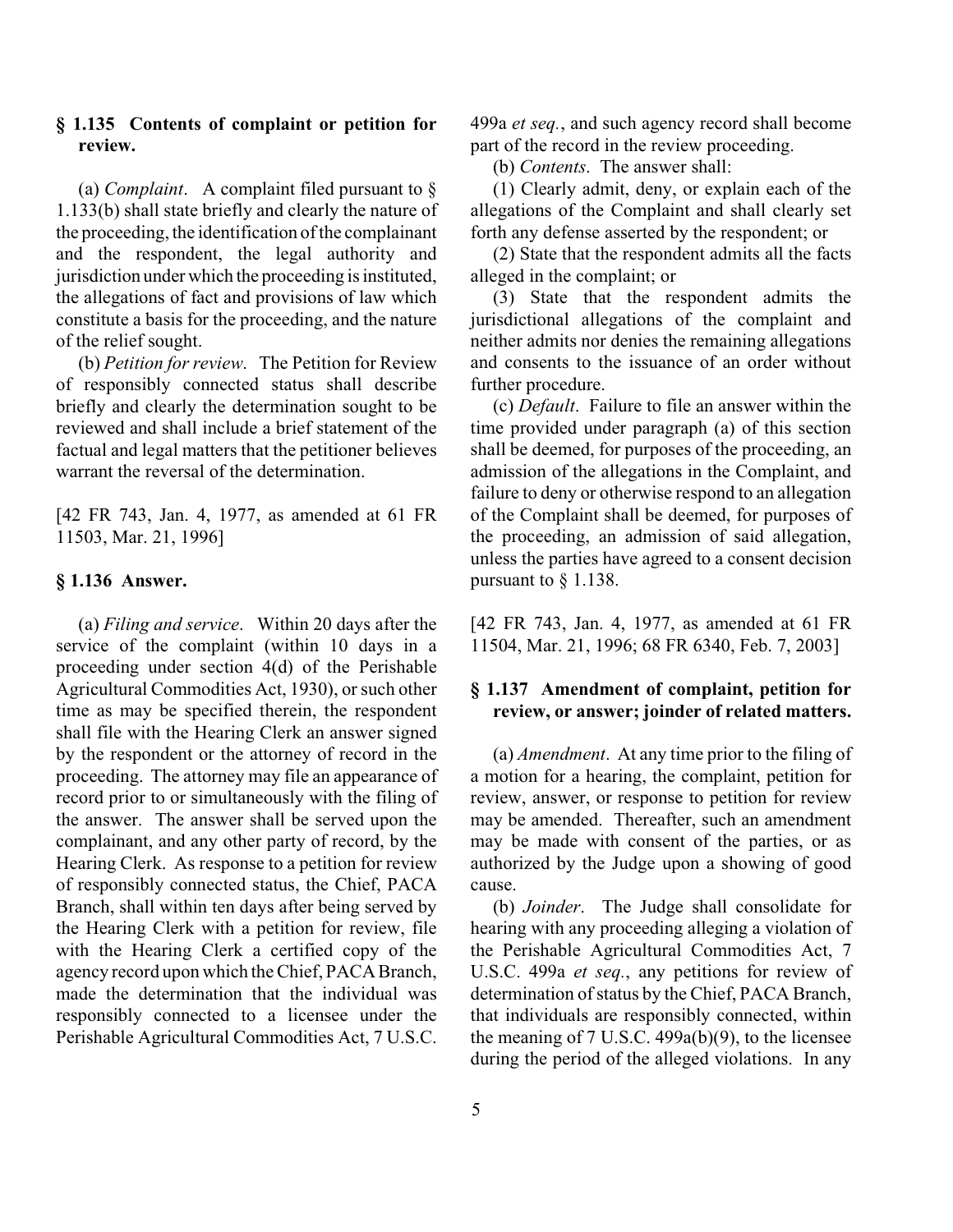case in which there is no pending proceeding alleging a violation of the Perishable Agricultural Commodities Act, 7 U.S.C. 499a *et seq.*, but there have been filed more than one petition for review of determination of responsible connection to the same licensee, such petitions for review shall be consolidated for hearing.

[61 FR 11504, Mar. 21, 1996, as amended at 68 FR 6340, Feb. 7, 2003]

#### **§ 1.138 Consent decision.**

At any time before the Judge files the decision, the parties may agree to the entry of a consent decision. Such agreement shall be filed with the Hearing Clerk in the form of a decision signed by the parties with appropriate space for signature by the Judge, and shall contain an admission of at least the jurisdictional facts, consent to the issuance of the agreed decision without further procedure and such other admissions or statements as may be agreed between the parties. The Judge shall enter such decision without further procedure, unless an error is apparent on the face of the document. Such decision shall have the same force and effect as a decision issued after full hearing, and shall become final upon issuance to become effective in accordance with the terms of the decision.

## **§ 1.139 Procedure upon failure to file an answer or admission of facts.**

The failure to file an answer, or the admission by the answer of all the material allegations of fact contained in the complaint, shall constitute a waiver of hearing. Upon such admission or failure to file, complainant shall file a proposed decision, along with a motion for the adoption thereof, both of which shall be served upon the respondent by the Hearing Clerk. Within 20 days after service of such motion and proposed decision, the respondent may file with the Hearing Clerk objections thereto. If the Judge finds that meritorious objections have been filed, complainant's Motion shall be denied with supporting reasons. If meritorious objections are not filed, the Judge shall issue a decision without further procedure or hearing. Copies of the decision or denial of complainant's Motion shall be served by the Hearing Clerk upon each of the parties and may be appealed pursuant to  $\S$  1.145. Where the decision as proposed by complainant is entered, such decision shall become final and effective without further proceedings 35 days after the date of service thereof upon the respondent, unless there is an appeal to the Judicial Officer by a party to the proceeding pursuant to § 1.145: *Provided, however*, That no decision shall be final for purposes of judicial review except a final decision of the Judicial Officer upon appeal.

#### **§ 1.140 Conferences and procedure.**

(a) *Purpose and scope*. (1) Upon motion of a party or upon the Judge's own motion, the Judge may direct the parties or their counsel to attend a conference at any reasonable time, prior to or during the course of the hearing, when the Judge finds that the proceeding would be expedited by a conference. Reasonable notice of the time, place, and manner of the conference shall be given. The Judge may order each of the parties to furnish at or subsequent to the conference any or all of the following:

(i) An outline of the case or defense;

(ii) The legal theories upon which the party will rely;

(iii) Copies of or a list of documents which the party anticipates introducing at the hearing; and

(iv) A list of anticipated witnesses who will testify on behalf of the party. At the discretion of the party furnishing such list of witnesses, the names of the witnesses need not be furnished if they are otherwise identified in some meaningful way such as a short statement of the type of evidence they will offer.

(2) The Judge shall not order any of the foregoing procedures that a party can show is inappropriate or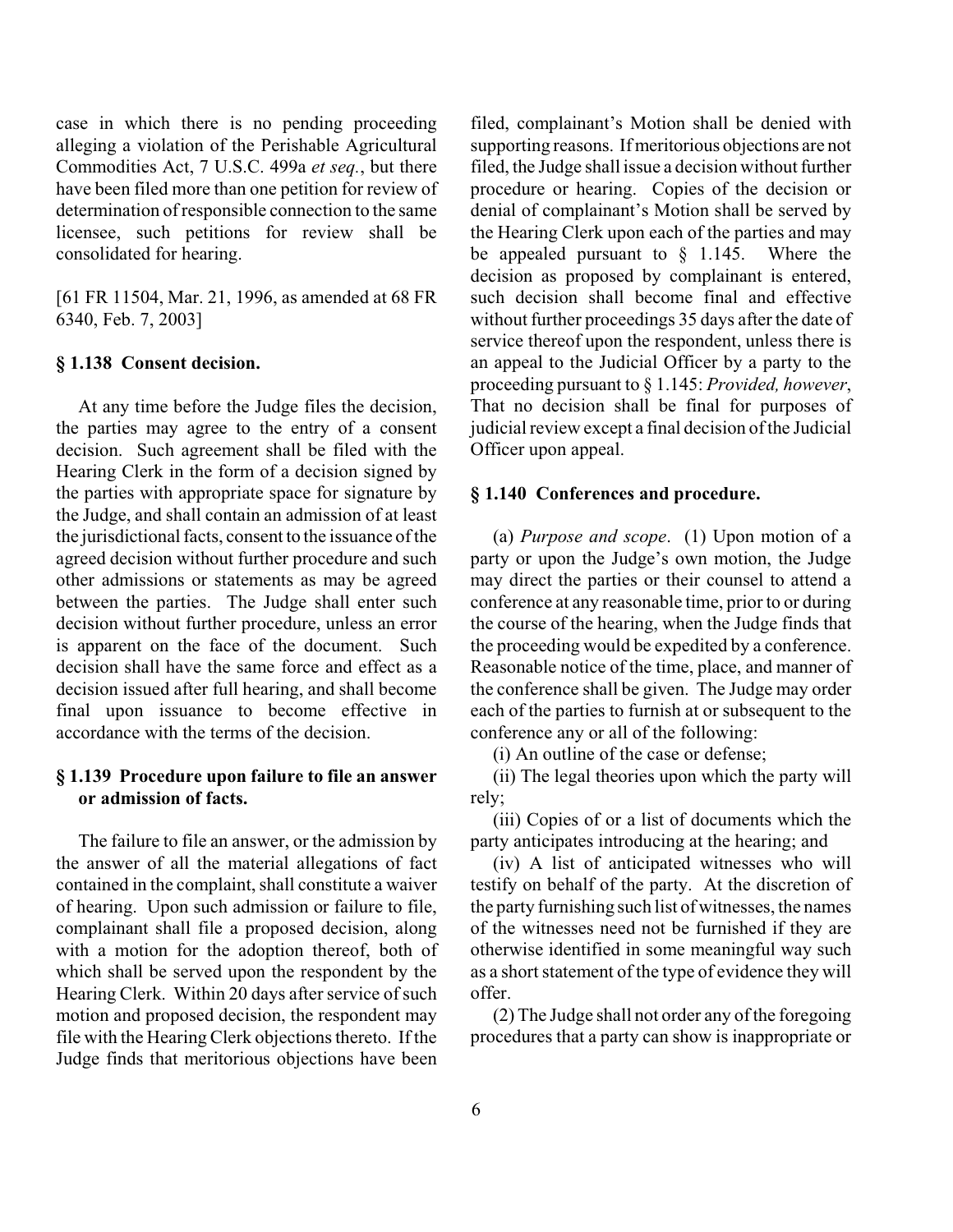unwarranted under the circumstances of the particular case.

(3) At the conference, the following matters shall be considered:

(i) The simplification of issues;

(ii) The necessity of amendments to pleadings;

(iii) The possibility of obtaining stipulations of facts and of the authenticity, accuracy, and admissibility of documents, which will avoid unnecessary proof;

(iv) The limitation of the number of expert or other witnesses;

(v) Negotiation, compromise, or settlement of issues;

(vi) The exchange of copies of proposed exhibits;

(vii) The identification of documents or matters of which official notice may be requested;

(viii) A schedule to be followed by the parties for completion of the actions decided at the conference; and

(ix) Such other matters as may expedite and aid in the disposition of the proceeding.

(b) *Reporting*. A conference will not be stenographically reported unless so directed by the Judge.

(c) *Manner of Conference*. (1) The conference shall be conducted by telephone or correspondence unless the Judge determines that conducting the conference by audio-visual telecommunication:

(i) Is necessary to prevent prejudice to a party;

(ii) Is necessary because of a disability of any individual expected to participate in the conference; or

(iii) Would cost less than conducting the conference by telephone or correspondence. If the Judge determines that a conference conducted by audio-visual telecommunication would measurably increase the United States Department of Agriculture's cost of conducting the conference, the conference shall be conducted by personal attendance of any individual who is expected to participate in the conference, by telephone, or by correspondence.

(2) If the conference is not conducted by telephone or correspondence, the conference shall be conducted by audio-visual telecommunication unless the Judge determines that conducting the conference by personal attendance of any individual who is expected to participate in the conference:

(i) Is necessary to prevent prejudice to a party;

(ii) Is necessary because of a disability of any individual expected to participate in the conference; or

(iii) Would cost less than conducting the conference by audio-visual telecommunication.

(d) *Order*. Actions taken as a result of a conference shall be reduced to a written appropriate order, unless the Judge concludes that a stenographic report shall suffice, or, if the conference takes place within 7 days of the beginning of the hearing, the Judge elects to make a statement on the record at the hearing summarizing the actions taken.

(e) *Related matters*. Upon motion of a respondent, the Judge may order the attorney for the complainant to produce and permit the respondent to inspect and copy or photograph any relevant written or recorded statements or confessions made by such respondent within the possession, custody or control of the complainant.

[42 FR 743, Jan. 4, 1977, as amended at 60 FR 8455, Feb. 14, 1995]

## **§ 1.141 Procedure for hearing.**

(a) *Request for hearing*. Any party may request a hearing on the facts by including such request in the complaint or answer, or by a separate request, in writing, filed with the Hearing Clerk within the time in which an answer may be filed. A petition for review shall be deemed a request for a hearing. Failure to request a hearing within the time allowed for the filing of the answer shall constitute a waiver of such hearing. Waiver of hearing shall not be deemed to be a waiver of the right to request oral argument before the Judicial Officer upon appeal of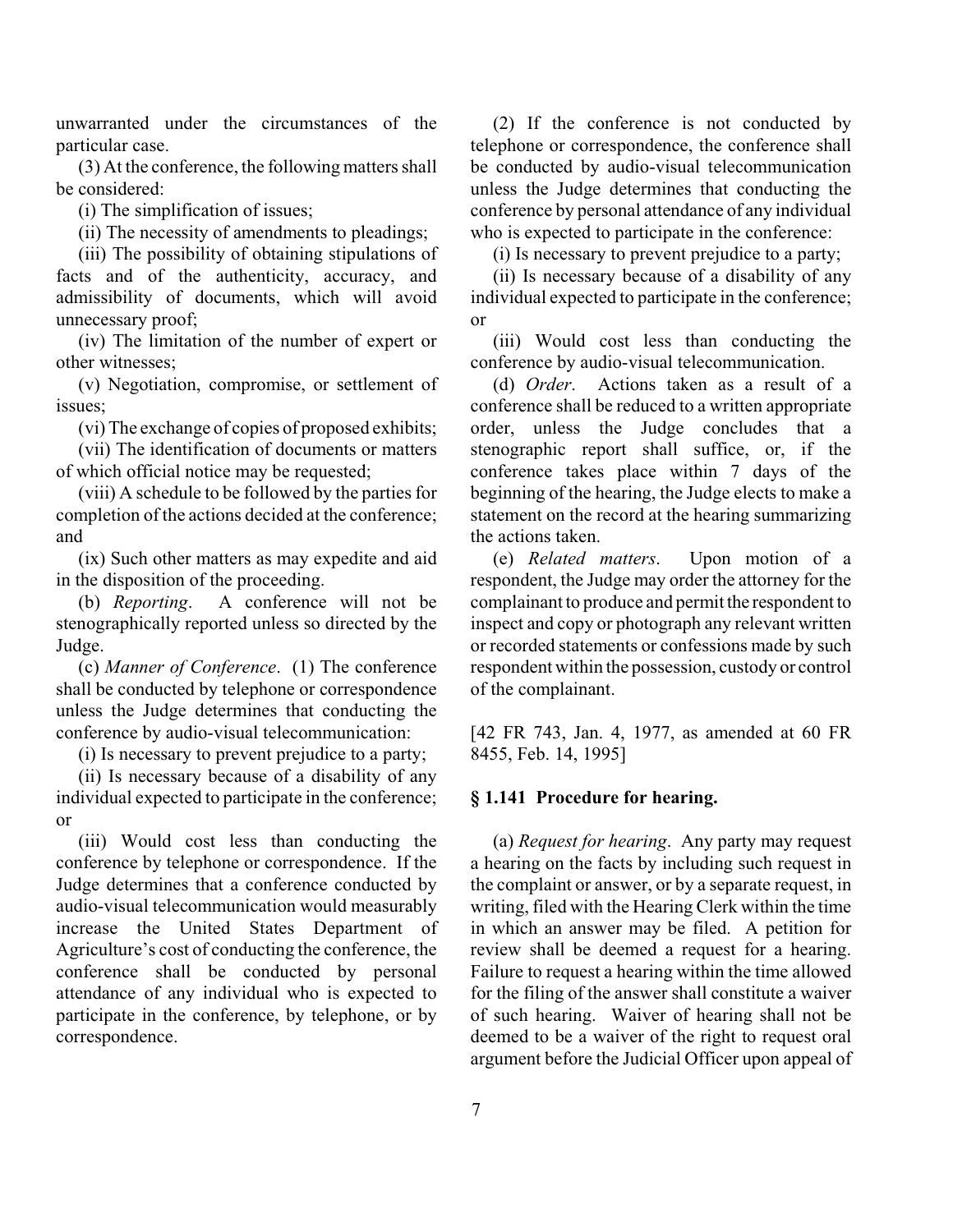the Judge's decision. In the event the respondent denies any material fact and fails to file a timely request for a hearing, the matter may be set down for hearing on motion of the complainant or upon the Judge's own motion.

(b) *Time, place, and manner*. (1) If any material issue of fact is joined by the pleadings, the Judge, upon motion of any party stating that the matter is at issue and is ready for hearing, shall set a time, place, and manner for hearing as soon as feasible after the motion is filed, with due regard for the public interest and the convenience and necessity of the parties. The Judge shall file with the Hearing Clerk a notice stating the time and place of the hearing.<sup>2</sup> This notice shall state whether the hearing will be conducted by telephone, audio-visual telecommunication, or personal attendance of any individual expected to participate in the hearing. The Judge's determination regarding the manner of the hearing shall be made in accordance with paragraphs  $(b)(3)$  and  $(b)(4)$  of this section. If any change in the time, place, or manner of the hearing is made, the Judge shall file with the Hearing Clerk a notice of such change, which notice shall be

served upon the parties, unless it is made during the course of an oral hearing and made part of the transcript or recording, or actual notice is given to the parties.

(2)(i) If any material issue of fact is joined by the pleadings and the matter is at issue and is ready for hearing, any party may move that the hearing be conducted by telephone or personal attendance of any individual expected to attend the hearing rather than by audio-visual telecommunication. Any motion that the hearing be conducted by telephone or personal attendance of any individual expected to attend the hearing must be accompanied by a memorandum in support of the motion stating the basis for the motion and the circumstances that require the hearing to be conducted other than by audio-visual telecommunication.

(ii) Within 10 days after the Judge issues a notice stating the manner in which the hearing is to be conducted, any party may move that the Judge reconsider the manner in which the hearing is to be conducted. Any motion for reconsideration must be accompanied by a memorandum in support of the motion stating the basis for the motion and the circumstances that require the hearing to be conducted other than in accordance with the Judges's notice.

(3) The hearing shall be conducted by audiovisual telecommunication unless the Judge determines that conducting the hearing by personal attendance of any individual who is expected to participate in the hearing:

(i) Is necessary to prevent prejudice to a party;

(ii) Is necessary because of a disability of any individual expected to participate in the hearing; or

(iii) Would cost less than conducting the hearing by audio-visual telecommunication. If the Judge determines that a hearing conducted by audio-visual telecommunication would measurably increase the United States Department of Agriculture's cost of conducting the hearing, the hearing shall be conducted by personal attendance of any individual who is expected to participate in the hearing or by telephone.

<sup>&</sup>lt;sup>2</sup>The place of hearing in a proceeding under the Packers and Stockyards Act shall be set in accordance with the Packers and Stockyards Act (7 U.S.C. 228(e) and (f)). In essence, if there is only one respondent, the hearing is to be held as near as possible to the respondent's place of business or residence depending on the availability of an appropriate location for conducting the hearing. If there is more than one respondent and they have their places of business or residence within a single unit of local government, a single geographical area within a State, or a single State, the hearing is to be held as near as possible to their places of business or residence depending on the availability of an appropriate location for conducting the hearing. If there is more than one respondent, and they have their places of business or residence distant from each other, 7 U.S.C. 228(e) and (f) have no applicability.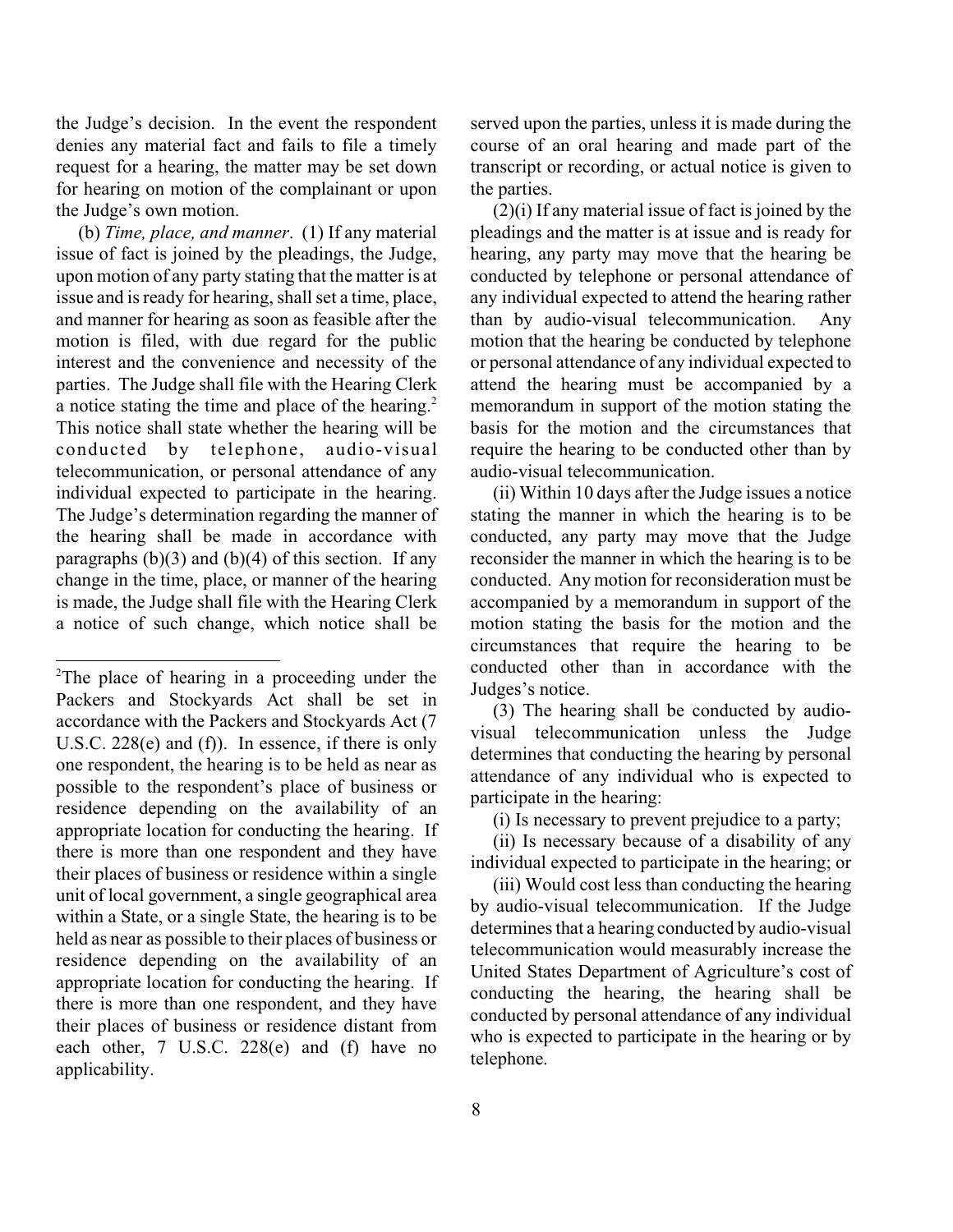(4) The Judge may, in his or her sole discretion or in response to a motion by a party to the proceeding, conduct the hearing by telephone if the Judge finds that a hearing conducted by telephone:

(i) Would provide a full and fair evidentiary hearing;

(ii) Would not prejudice any party; and

(iii) Would cost less than conducting the hearing by audio-visual telecommunication or personal attendance of any individual who is expected to participate in the hearing.

(c) *Appearances*. The parties may appear in person or by attorney of record in the proceeding. Any person who appears as attorney must conform to the standards of ethical conduct required of practitioners before the courts of the United States.

(d) *Debarment of attorney*. (1) Whenever a Judge finds that a person acting as attorney for any party to the proceeding is guilty of unethical or contumacious conduct, in or in connection with a proceeding, the Judge may order that such person be precluded from further acting as attorney in the proceeding. An appeal to the Judicial Officer may be taken from any such order, but no proceeding shall be delayed or suspended pending disposition of the appeal: *Provided*, That the Judge shall suspend the proceeding for a reasonable time for the purpose of enabling the party to obtain another attorney.

(2) Whenever it is found, after notice and opportunity for hearing, that a person, who is acting or has acted as attorney for another person in any proceeding before the United States Department of Agriculture, is unfit to act as such counsel because of such unethical or contumacious conduct, such person will be precluded from acting as counsel in any or all proceedings before the Department as found to be appropriate.

(e) *Failure to appear*. (1) A respondent who, after being duly notified, fails to appear at the hearing without good cause, shall be deemed to have waived the right to an oral hearing in the proceeding and to have admitted any facts which may be presented at the hearing. Such failure by the respondent shall also constitute an admission of all the material allegations of fact contained in the complaint. Complainant shall have an election whether to follow the procedure set forth in § 1.139 or whether to present evidence, in whole or in part, in the form of affidavits or by oral testimony before the Judge. Failure to appear at a hearing shall not be deemed to be a waiver of the right to be served with a copy of the Judge's decision and to appeal and request oral argument before the Judicial Officer with respect thereto in the manner provided in § 1.145.

(2) If the petitioner in the case of a Petition for Review of a determination of responsibly connected status within the meaning of 7 U.S.C. 499a(b)(9), having been duly notified, fails to appear at the hearing without good cause, such petitioner shall be deemed to have waived the right to a hearing and to have voluntarily withdrawn the petition for review.

(f) *Order of proceeding*. Except as may be determined otherwise by the Judge, the complainant shall proceed first at the hearing.

(g) *Written statements of direct testimony*. (1) Except as provided in paragraph  $(g)(2)$  of this section, each party must exchange with all other parties a written narrative verified statement of the oral direct testimony that the party will provide at any hearing to be conducted by telephone; the direct testimony of each employee or agent of the party that the party will call to provide oral direct testimony at any hearing to be conducted by telephone; and the direct testimony of each expert witness that the party will call to provide oral direct testimony at any hearing to be conducted by telephone. The written direct testimony of witnesses shall be exchanged by the parties at least 10 days prior to the hearing. The oral direct testimony provided by a witness at a hearing conducted by telephone will be limited to the presentation of the written direct testimony, unless the Judge finds that oral direct testimony which is supplemental to the written direct testimony would further the public interest and would not constitute surprise.

(2) The parties shall not be required to exchange testimony in accordance with this paragraph if the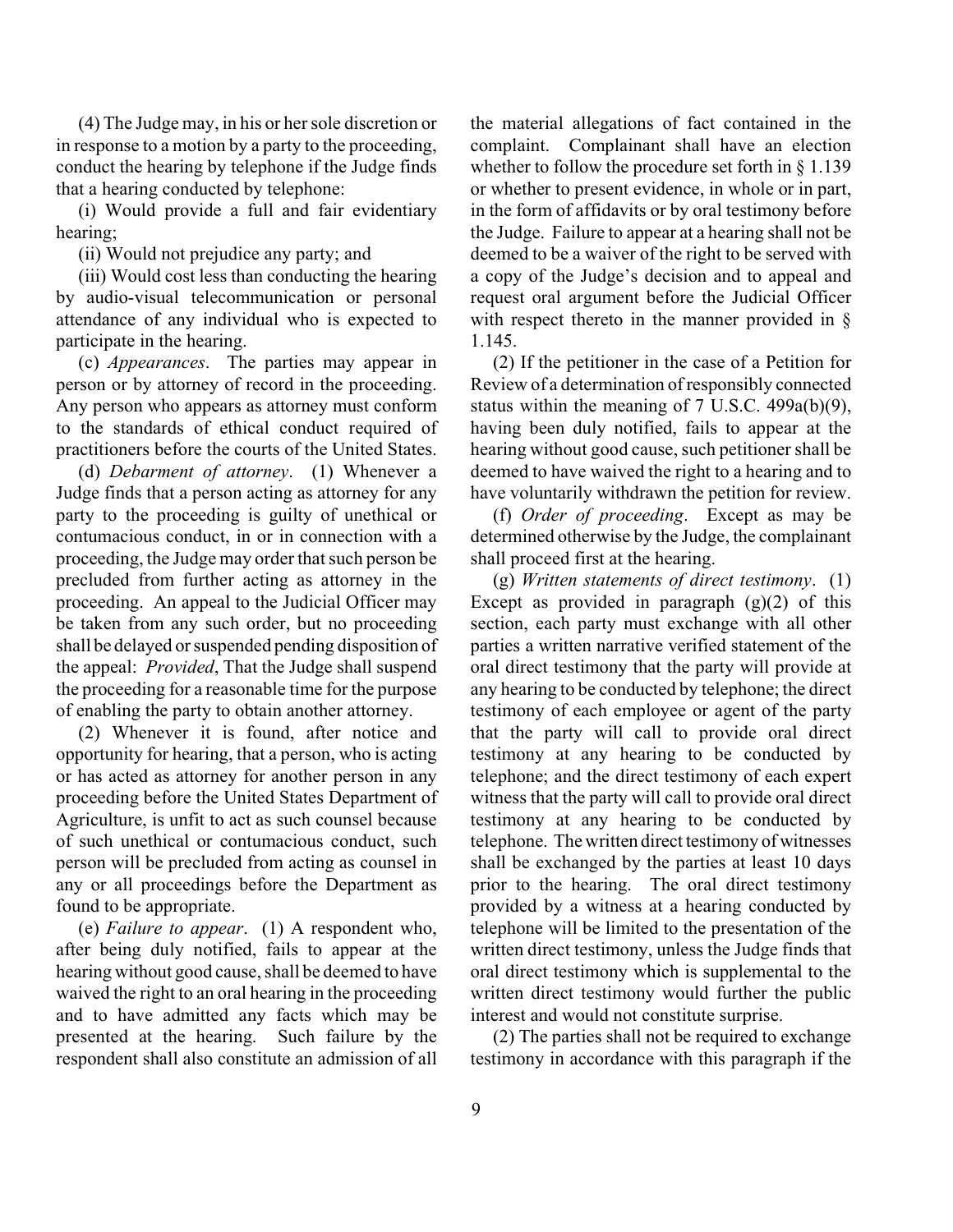hearing is scheduled to begin less than 20 days after the Judge's notice stating the time of the hearing.

(h) *Evidence*--(1) *In general*. (i) The testimony of witnesses at a hearing shall be on oath or affirmation and subject to cross-examination.

(ii) Upon a finding of good cause, the Judge may order that any witness be examined separately and apart from all other witnesses except those who may be parties to the proceeding.

(iii) After a witness called by the complainant has testified on direct examination, any other party may request and obtain the production of any statement, or part thereof, of such witness in the possession of the complainant which relates to the subject matter as to which the witness has testified. Such production shall be made according to the procedures and subject to the definitions and limitations prescribed in the Jencks Act (18 U.S.C. 3500).

(iv) Evidence which is immaterial, irrelevant, or unduly repetitious, or which is not of the sort upon which responsible persons are accustomed to rely, shall be excluded insofar as practicable.

(2) *Objections*. (i) If a party objects to the admission of any evidence or to the limitation of the scope of any examination or cross-examination or to any other ruling of the Judge, the party shall state briefly the grounds of such objection, whereupon an automatic exception will follow if the objection is overruled by the Judge.

(ii) Only objections made before the Judge may subsequently be relied upon in the proceeding.

(3) *Depositions*. The deposition of any witness shall be admitted in the manner provided in and subject to the provisions of § 1.148.

(4) *Exhibits*. Unless the Judge finds that the furnishing of copies is impracticable, four copies of each exhibit shall be filed with the Judge: *Provided*, That, where there are more than two parties in the proceeding, an additional copy shall be filed for each additional party. A true copy of an exhibit may be substituted for the original.

(5) *Official records or documents*. An official government record or document or entry therein, if admissible for any purpose, shall be admissible in evidence without the production of the person who made or prepared the same, and shall be prima facie evidence of the relevant facts stated therein. Such record or document shall be evidenced by an official publication thereof or by a copy certified by a person having legal authority to make such certification.

(6) *Official notice*. Official notice shall be taken of such matters as are judicially noticed by the courts of the United States and of any other matter of technical, scientific, or commercial fact of established character: *Provided*, That the parties shall be given adequate notice of matters so noticed, and shall be given adequate opportunity to show that such facts are erroneously noticed.

(7) *Offer of proof*. Whenever evidence is excluded by the Judge, the party offering such evidence may make an offer of proof, which shall be included in the transcript or recording. The offer of proof shall consist of a brief statement describing the evidence excluded. If the evidence consists of a brief oral statement, it shall be included in the transcript or recording in toto. If the evidence consists of an exhibit, it shall be marked for identification and inserted in the hearing record. In either event, the evidence shall be considered a part of the transcript or recording and hearing record if the Judicial Officer, upon appeal, decides the Judge's ruling excluding the evidence was erroneous and prejudicial. If the Judicial Officer decides the Judge's ruling excluding the evidence was erroneous and prejudicial and that it would be inappropriate to have such evidence considered a part of the hearing record, the Judicial Officer may direct that the hearing be reopened to permit the taking of such evidence or for any other purpose in connection with the excluded evidence.

(i) *Transcript or recording*. (1) Hearings to be conducted by telephone shall be recorded verbatim by electronic recording device. Hearings conducted by audio-visual telecommunication or the personal attendance of any individual who is expected to participate in the hearing shall be transcribed, unless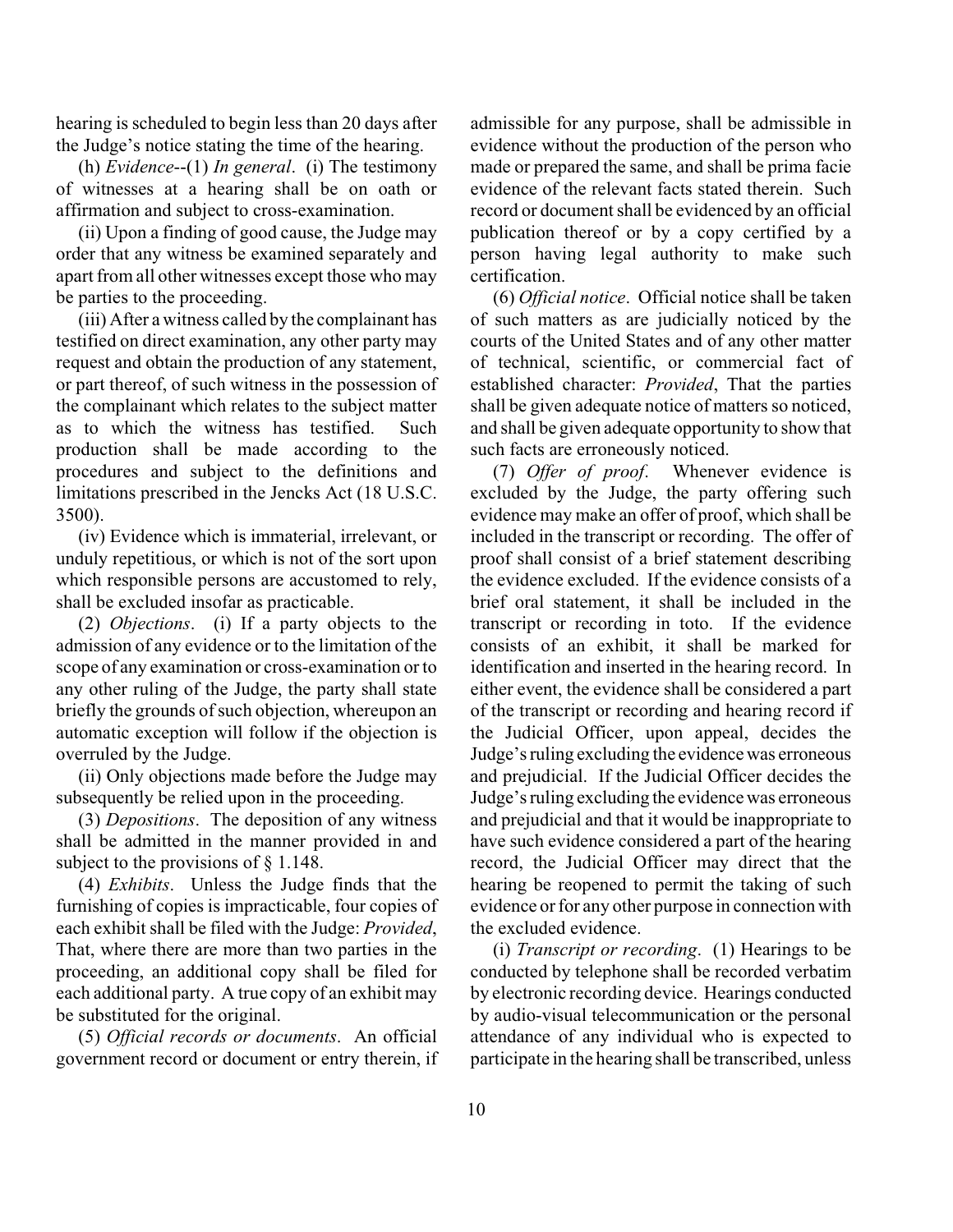the Judge finds that recording the hearing verbatim would expedite the proceeding and the Judge orders the hearing to be recorded verbatim. The Judge shall certify that to the best of his or her knowledge and belief any recording made pursuant to this paragraph with exhibits that were accepted into evidence is the record of the hearing.

(2) If a hearing is recorded verbatim, a party requests the transcript of a hearing or part of a hearing, and the Judge determines that the disposition of the proceeding would be expedited by a transcript of the hearing or part of a hearing, the Judge shall order the verbatim transcription of the recording as requested by the party.

(3) Recordings or transcripts of hearings shall be made available to any person at actual cost of duplication.

[42 FR 743, Jan. 4, 1977, as amended at 60 FR 8455, Feb. 14, 1995; 61 FR 11504, Mar. 21, 1996; 68 FR 6340, Feb. 7, 2003]

## **§ 1.142 Post-hearing procedure**.

(a) *Corrections to transcript or recording*. (1) Within the period of time fixed by the Judge, any party may file a motion proposing corrections to the transcript or recording.

(2) Unless a party files such a motion in the manner prescribed, the transcript or recording shall be presumed, except for obvious typographical errors, to be a true, correct, and complete transcript or recording of the testimony given at the hearing and to contain an accurate description or reference to all exhibits received in evidence and made part of the hearing record, and shall be deemed to be certified without further action by the Judge.

(3) As soon as practicable after the close of the hearing and after consideration of any timely objections filed as to the transcript or recording, the Judge shall issue an order making any corrections to the transcript or recording which the Judge finds are warranted, which corrections shall be entered onto the original transcript or recording by the Hearing Clerk (without obscuring the original text).

(b) *Proposed findings of fact, conclusions, orders, and briefs*. Prior to the Judge's decision, each party shall be afforded a reasonable opportunity to submit for consideration proposed findings of fact, conclusions, order, and brief in support thereof. A copy of each such document filed by a party shall be served upon each of the other parties.

(c) *Judge's decision*. (1) The Judge may, upon motion of any party or in his or her own discretion, issue a decision orally at the close of the hearing, or within a reasonable time after the closing of the hearing.

(2) If the decision is announced orally, a copy thereof, excerpted from the transcript or recording, shall be furnished to the parties by the Hearing Clerk. Irrespective of the date such copy is mailed, the issuance date of the decision shall be the date the oral decision was announced.

(3) If the decision is in writing, it shall be filed with the Hearing Clerk and served upon the parties as provided in § 1.147.

(4) The Judge's decision shall become final and effective without further proceedings 35 days after the issuance of the decision, if announced orally at the hearing, or if the decision is in writing, 35 days after the date of service thereof upon the respondent, unless there is an appeal to the Judicial Officer by a party to the proceeding pursuant to  $\S$  1.145; *Provided, however*, that no decision shall be final for purposes of judicial review except a final decision of the Judicial Officer upon appeal.

[42 FR 743, Jan. 4, 1977, as amended at 53 FR 7177, Mar. 7, 1988; 60 FR 8456, Feb. 14, 1995; 68 FR 6340, Feb. 7, 2003]

#### **§ 1.143 Motions and requests**.

(a) *General*. All motions and requests shall be filed with the Hearing Clerk, and served upon all the parties, except (1) requests for extensions of time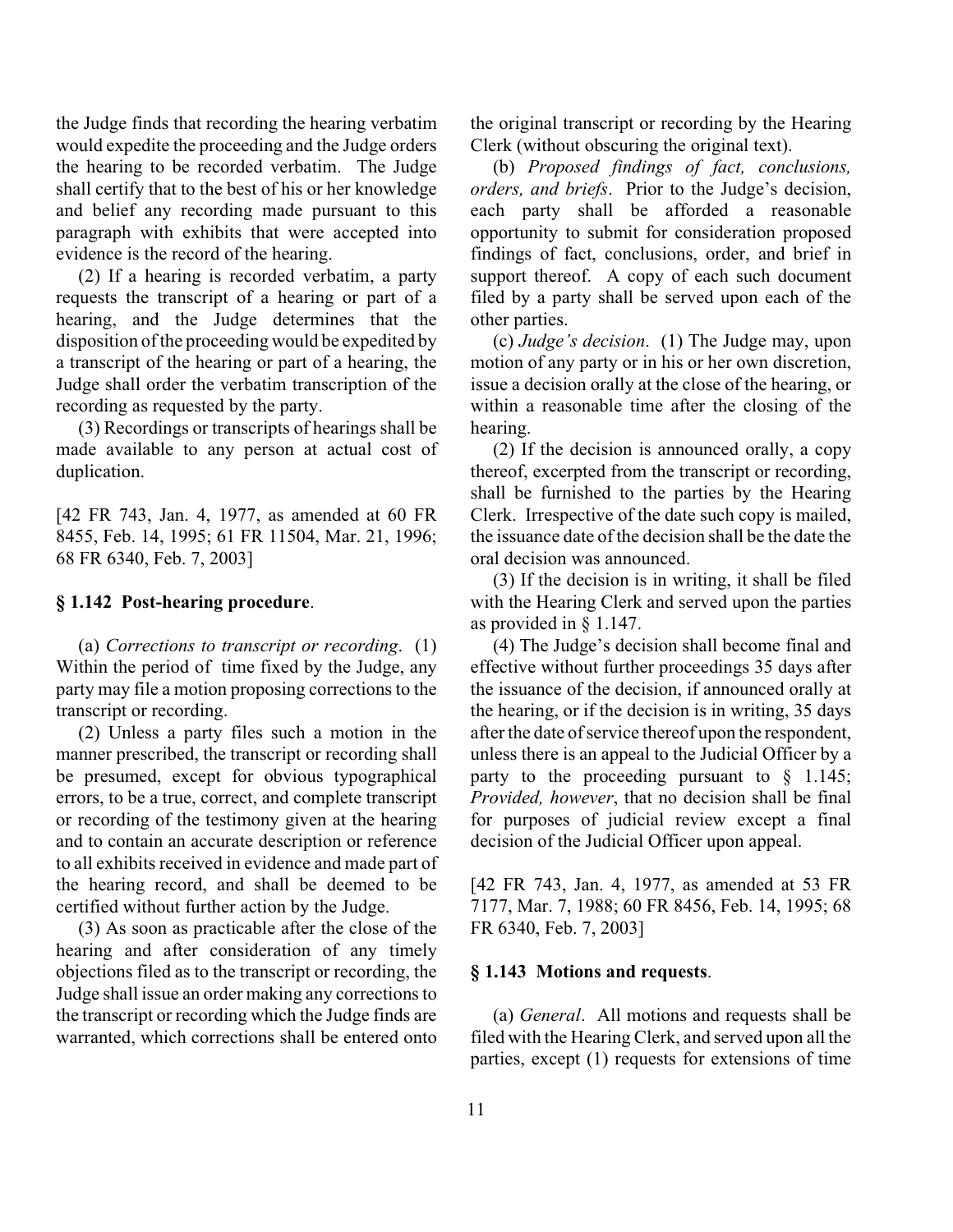pursuant to  $\S$  1.147, (2) requests for subpoenas pursuant to  $\S$  1.149, and (3) motions and requests made on the record during the oral hearing. The Judge shall rule upon all motions and requests filed or made prior to the filing of an appeal of the Judge's decision pursuant to  $\frac{1}{2}$  1.145, except motions directly relating to the appeal. Thereafter, the Judicial Officer will rule on any motions and requests, as well as the motions directly relating to the appeal.

(b) *Motions entertained*. (1) Any motion will be entertained other than a motion to dismiss on the pleading.

(2) All motions and request concerning the complaint must be made within the time allowed for filing an answer.

(c) *Contents*. All written motions and requests shall state the particular order, ruling, or action desired and the grounds therefor.

(d) *Response to motions and requests*. Within 20 days after service of any written motion or request, or within such shorter or longer period as may be fixed by the Judge or the Judicial Officer, an opposing party may file a response to the motion or request. The other party shall have no right to reply to the response; however, the Judge or the Judicial Officer, in the Judge's or the Judicial Officer's discretion, may order that a reply be filed.

(e) *Certification to the judicial officer*. The submission or certification of any motion, request, objection, or other question to the Judicial Officer prior to the filing of an appeal pursuant to  $\S$  1.145 shall be made by and in the discretion of the Judge. The Judge may either rule upon or certify the motion, request, objection, or other question to the Judicial Officer, but not both.

[42 FR 743, Jan. 4, 1977, as amended at 55 FR 30673, July 27, 1990; 68 FR 6340, Feb. 7, 2003]

## **§ 1.144 Judges.**

(a) *Assignment*. No Judge shall be assigned to serve in any proceeding who (1) has any pecuniary interest in any matter or business involved in the proceeding, (2) is related within the third degree by blood or marriage to any party to the proceeding, or (3) has any conflict of interest which might impair the Judge's objectivity in the proceeding.

(b) *Disqualification of Judge*. (1) Any party to the proceeding may, by motion made to the Judge, request that the Judge withdraw from the proceeding because of an alleged disqualifying reason. Such motion shall set forth with particularity the grounds of alleged disqualification. The Judge may then either rule upon or certify the motion to the Secretary, but not both.

(2) A Judge shall withdraw from any proceeding for any reason deemed by the Judge to be disqualifying.

(c) *Powers*. Subject to review as provided in this subpart, the Judge, in any assigned proceeding, shall have power to:

(1) Rule upon motions and requests;

(2) Set the time, place, and manner of a conference and the hearing, adjourn the hearing, and change the time, place, and manner of the hearing;

(3) Administer oaths and affirmations;

(4) Issue subpoenas as authorized by the statute under which the proceeding is conducted, requiring the attendance and testimony of witnesses and the production of books, contracts, papers, and other documentary evidence at the hearing;

(5) Summon and examine witnesses and receive evidence at the hearing;

(6) Take or order the taking of depositions as authorized under these rules;

(7) Admit or exclude evidence;

(8) Hear oral argument on facts or law;

(9) Require each party to provide all other parties and the Judge with a copy of any exhibit that the party intends to introduce into evidence prior to any hearing to be conducted by telephone or audiovisual telecommunication;

(10) Require each party to provide all other parties with a copy of any document that the party intends to use to examine a deponent prior to any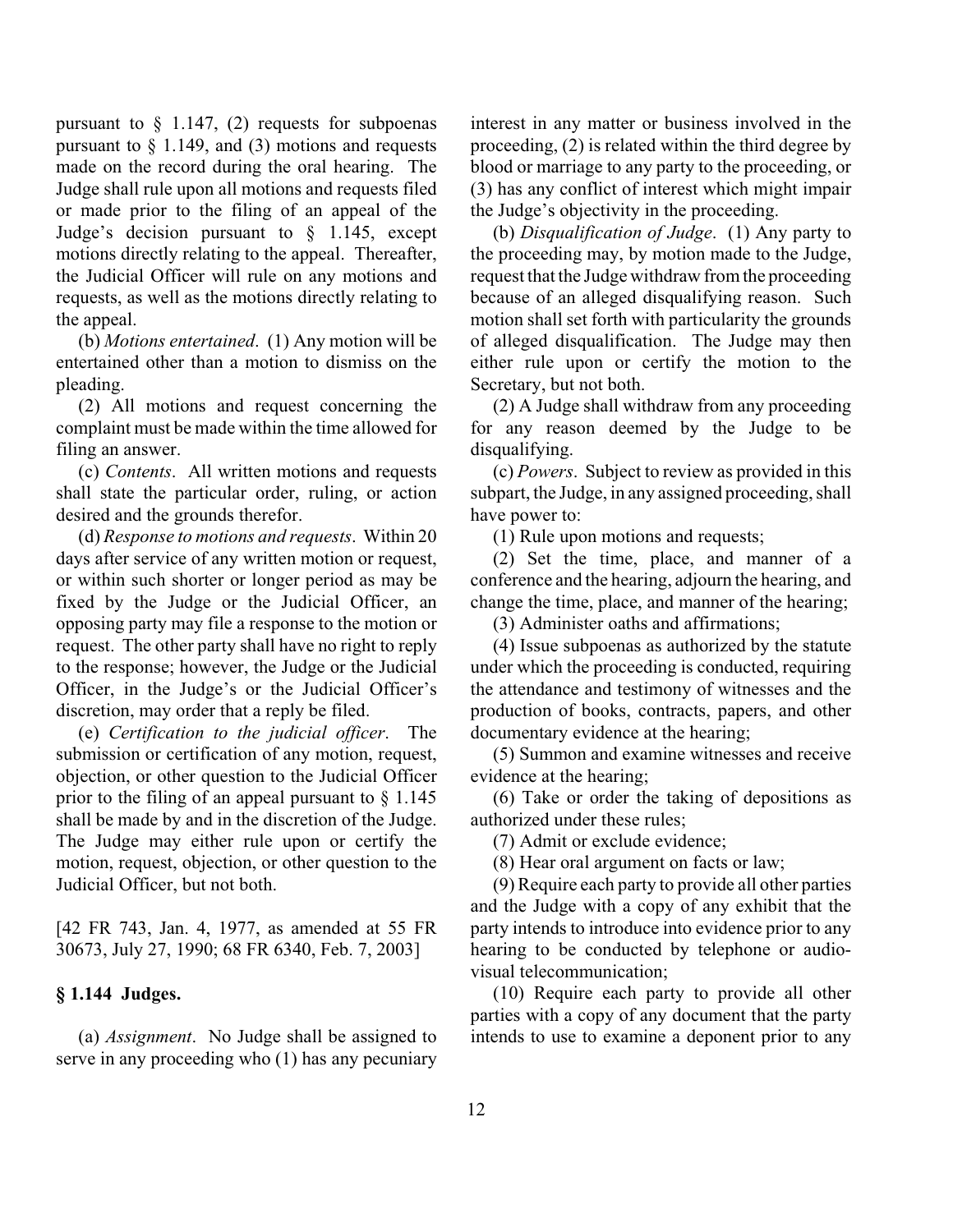deposition to be conducted by telephone or audiovisual telecommunication;

(11) Require that any hearing to be conducted by telephone or audio-visual telecommunication be conducted at locations at which the parties and the Judge are able to transmit and receive documents during the hearing;

(12) Require that any deposition to be conducted by telephone or audio-visual telecommunication be conducted at locations at which the parties are able to transmit and receive documents during the deposition;

(13) Do all acts and take all measures necessary for the maintenance of order, including the exclusion of contumacious counsel or other persons; and

(14) Take all other actions authorized under these rules.

(d) *Who may act in the absence of the Judge*. In case of the absence of the Judge or the Judge's inability to act, the powers and duties to be performed by the Judge under these rules of practice in connection with any assigned proceeding may, without abatement of the proceeding unless otherwise directed by the Chief Judge, be assigned to any other Judge.

[42 FR 743, Jan. 4, 1977, as amended at 60 FR 8456, Feb. 14, 1995; 68 FR 6340, Feb. 7, 2003]

## **§ 1.145 Appeal to Judicial Officer**.

(a) *Filing of petition*. Within 30 days after receiving service of the Judge's decision, if the decision is a written decision, or within 30 days after issuance of the Judge's decision, if the decision is an oral decision, a party who disagrees with the decision, any part of the decision, or any ruling by the Judge or who alleges any deprivation of rights, may appeal the decision to the Judicial Officer by filing an appeal petition with the Hearing Clerk. As provided in  $\S$  1.141(h)(2), objections regarding evidence or a limitation regarding examination or cross-examination or other ruling made before the Judge may be relied upon in an appeal. Each issue set forth in the appeal petition and the arguments regarding each issue shall be separately numbered; shall be plainly and concisely stated; and shall contain detailed citations to the record, statutes, regulations, or authorities being relied upon in support of each argument. A brief may be filed in support of the appeal simultaneously with the appeal petition

(b) *Response to appeal petition*. Within 20 days after the service of a copy of an appeal petition and any brief in support thereof, filed by a party to the proceeding, any other party may file with the Hearing Clerk a response in support of or in opposition to the appeal and in such response any relevant issue, not presented in the appeal petition, may be raised.

(c) *Transmittal of record*. Whenever an appeal of a Judge's decision is filed and a response thereto has been filed or time for filing a response has expired, the Hearing Clerk shall transmit to the Judicial Officer the record of the proceeding. Such record shall include: the pleadings; motions and requests filed and rulings thereon; the transcript or recording of the testimony taken at the hearing, together with the exhibits filed in connection therewith; any documents or papers filed in connection with a prehearing conference; such proposed findings of fact, conclusions, and orders, and briefs in support thereof, as may have been filed in connection with the proceeding; the Judge's decision; such exceptions, statements of objections and briefs in support thereof as may have been filed in the proceeding; and the appeal petition, and such briefs in support thereof and responses thereto as may have been filed in the proceeding.

(d) *Oral argument*. A party bringing an appeal may request, within the prescribed time for filing such appeal, an opportunity for oral argument before the Judicial Officer. Within the time allowed for filing a response, appellee may file a request in writing for opportunity for such an oral argument. Failure to make such request in writing, within the prescribed time period, shall be deemed a waiver of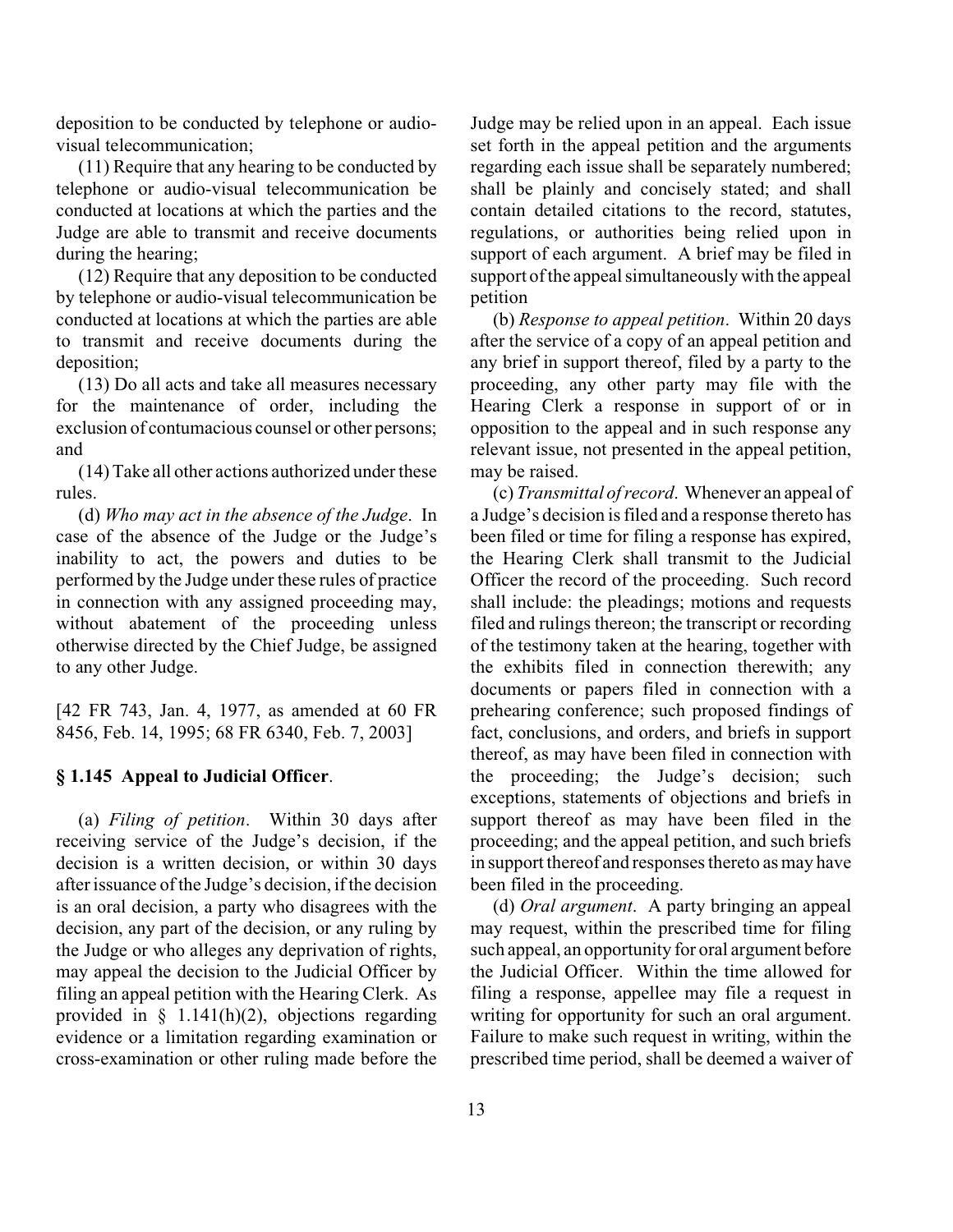oral argument. The Judicial Officer may grant, refuse, or limit any request for oral argument. Oral argument shall not be transcribed unless so ordered in advance by the Judicial Officer for good cause shown upon request of a party or upon the Judicial Officer's own motion.

(e) *Scope of argument*. Argument to be heard on appeal, whether oral or on brief, shall be limited to the issues raised in the appeal or in the response to the appeal, except that if the Judicial Officer determines that additional issues should be argued, the parties shall be given reasonable notice of such determination, so as to permit preparation of adequate arguments on all issues to be argued.

(f) *Notice of argument; postponement*. The Hearing Clerk shall advise all parties of the time and place at which oral argument will be heard. A request for postponement of the argument must be made by motion filed a reasonable amount of time in advance of the date fixed for argument.

(g) *Order of argument*. The appellant is entitled to open and conclude the argument.

(h) *Submission on briefs*. By agreement of the parties, an appeal may be submitted for decision on the briefs, but the Judicial Officer may direct that the appeal be argued orally.

(i) *Decision of the judicial officer on appeal*. As soon as practicable after the receipt of the record from the Hearing Clerk, or, in case oral argument was had, as soon as practicable thereafter, the Judicial Officer, upon the basis of and after due consideration of the record and any matter of which official notice is taken, shall rule on the appeal. If the Judicial Officer decides that no change or modification of the Judge's decision is warranted, the Judicial Officer may adopt the Judge's decision as the final order in the proceeding, preserving any right of the party bringing the appeal to seek judicial review of such decision in the proper forum. A final order issued by the Judicial Officer shall be filed with the Hearing Clerk. Such order may be regarded by the respondent as final for purposes of judicial review without filing a petition for

rehearing, reargument, or reconsideration of the decision of the Judicial Officer.

[42 FR 743, Jan. 4, 1977, as amended at 60 FR 8456, Feb. 14, 1995; 68 FR 6341, Feb. 7, 2003]

# **§ 1.146 Petitions for reopening hearing; for rehearing or reargument of proceeding; or for reconsideration of the decision of the Judicial Officer.**

(a) *Petition requisite*--(1) *Filing; service; ruling*. A petition for reopening the hearing to take further evidence, or for rehearing or reargument of the proceeding, or for reconsideration of the decision of the Judicial Officer, must be made by petition filed with the Hearing Clerk. Every such petition must state specifically the grounds relied upon. Any such petition filed prior to the filing of an appeal of the Judge's decision pursuant to § 1.145 shall be ruled upon by the Judge, and any such petition filed thereafter shall be ruled upon by the Judicial Officer.

(2) *Petition to reopen hearing*. A petition to reopen a hearing to take further evidence may be filed at any time prior to the issuance of the decision of the Judicial Officer. Every such petition shall state briefly the nature and purpose of the evidence to be adduced, shall show that such evidence is not merely cumulative, and shall set forth a good reason why such evidence was not adduced at the hearing.

(3) *Petition to rehear or reargue proceeding, or to reconsider the decision of the Judicial Officer*. A petition to rehear or reargue the proceeding or to reconsider the decision of the Judicial Officer shall be filed within 10 days after the date of service of such decision upon the party filing the petition. Every petition must state specifically the matters claimed to have been erroneously decided and alleged errors must be briefly stated.

(b)*Procedure for disposition of petitions*. Within 20 days following the service of any petition provided for in this section, any party to the proceeding may file with the Hearing Clerk a reply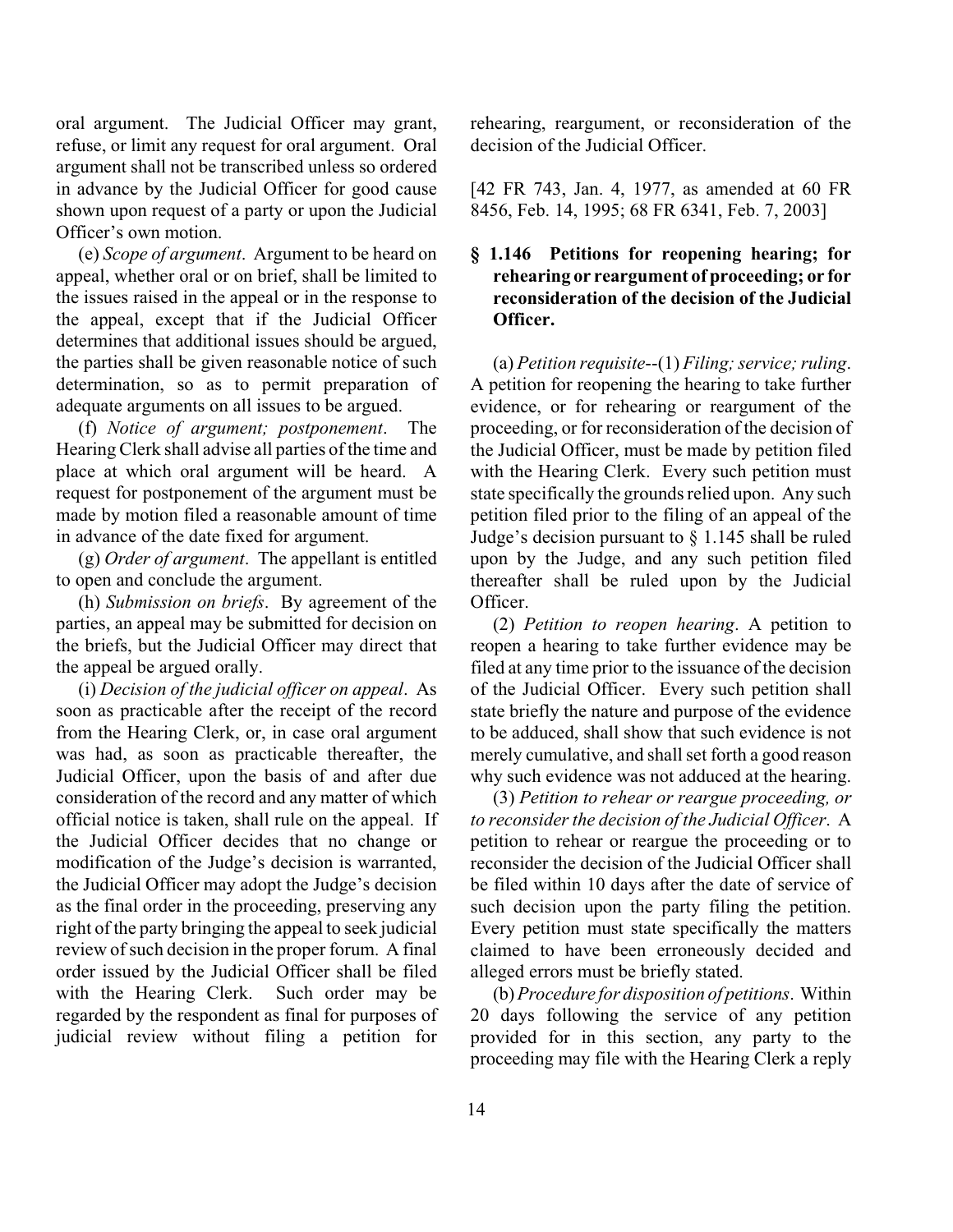thereto. As soon as practicable thereafter, the Judge or the Judicial Officer, as the case may be, shall announce the determination whether to grant or deny the petition. The decision of the Judicial Officer shall automatically be stayed pending the determination to grant or deny a timely petition. Such decision shall not be final for purposes of judicial review until the petition is denied or the decision is affirmed or modified pursuant to the petition and the time for judicial review shall begin to run upon the filing of such final action on the petition. In the event that any such petition is granted, the applicable rules of practice, as set out elsewhere herein, shall be followed. A person filing a petition under this section shall be regarded as the moving party, although such person shall be referred to as the complainant or respondent, depending upon the designation in the original proceeding.

## **§ 1.147 Filing; service; extensions of time; and computation of time**.

(a) *Filing; number of copies*. Except as otherwise provided in this section, all documents or papers required or authorized by the rules in this part to be filed with the Hearing Clerk shall be filed in quadruplicate: *Provided*, That where there are more than two parties in the proceeding, an additional copy shall be filed for each additional party. Any document or paper required or authorized under the rules in this part to be filed with the Hearing Clerk shall, during the course of an oral hearing, be filed with the Judge.

(b) *Who shall make service*. Copies of all such documents or papers required or authorized by the rules in this part to be filed with the Hearing Clerk shall be served upon the parties by the Hearing Clerk, or by some other employee of the Department, or by a U.S. Marshal or deputy marshal.

(c) *Service on party other than the Secretary*. (1) Any complaint or other document initially served on a person to make that person a party respondent in a proceeding, proposed decision and motion for adoption thereof upon failure to file an answer or other admission of all material allegations of fact contained in a complaint, initial decision, final decision, appeal petition filed by the Department, or other document specifically ordered by the Judge to be served by certified or registered mail, shall be deemed to be received by any party to a proceeding, other than the Secretary or agent thereof, on the date of delivery by certified or registered mail to the last known principal place of business of such party, last known principal place of business of the attorney or representative of record of such party, or last known residence of such party if an individual, *Provided that*, if any such document or paper is sent by certified or registered mail but is returned marked by the postal service as unclaimed or refused, it shall be deemed to be received by such party on the date of remailing by ordinary mail to the same address.

(2) Any document or paper, other than one specified in paragraph  $(c)(1)$  of this section or written questions for a deposition as provided in §  $1.148(d)(2)$ , shall be deemed to be received by any party to a proceeding, other than the Secretary or agent thereof, on the date of mailing by ordinary mail to the last known principal place of business of such party, last known principal place of business of the attorney or representative of record of such party, or last known residence of such party if an individual.

(3) Any document or paper served other than by mail, on any party to a proceeding, other than the Secretary or agent thereof, shall be deemed to be received by such party on the date of:

(i) Delivery to any responsible individual at, or leaving in a conspicuous place at, the last known principal place of business of such party, last known principal place of business of the attorney or representative of record of such party, or last known residence of such party if an individual, or

(ii) Delivery to such party if an individual, to an officer or director of such party if a corporation, or to a member of such party if a partnership, at any location.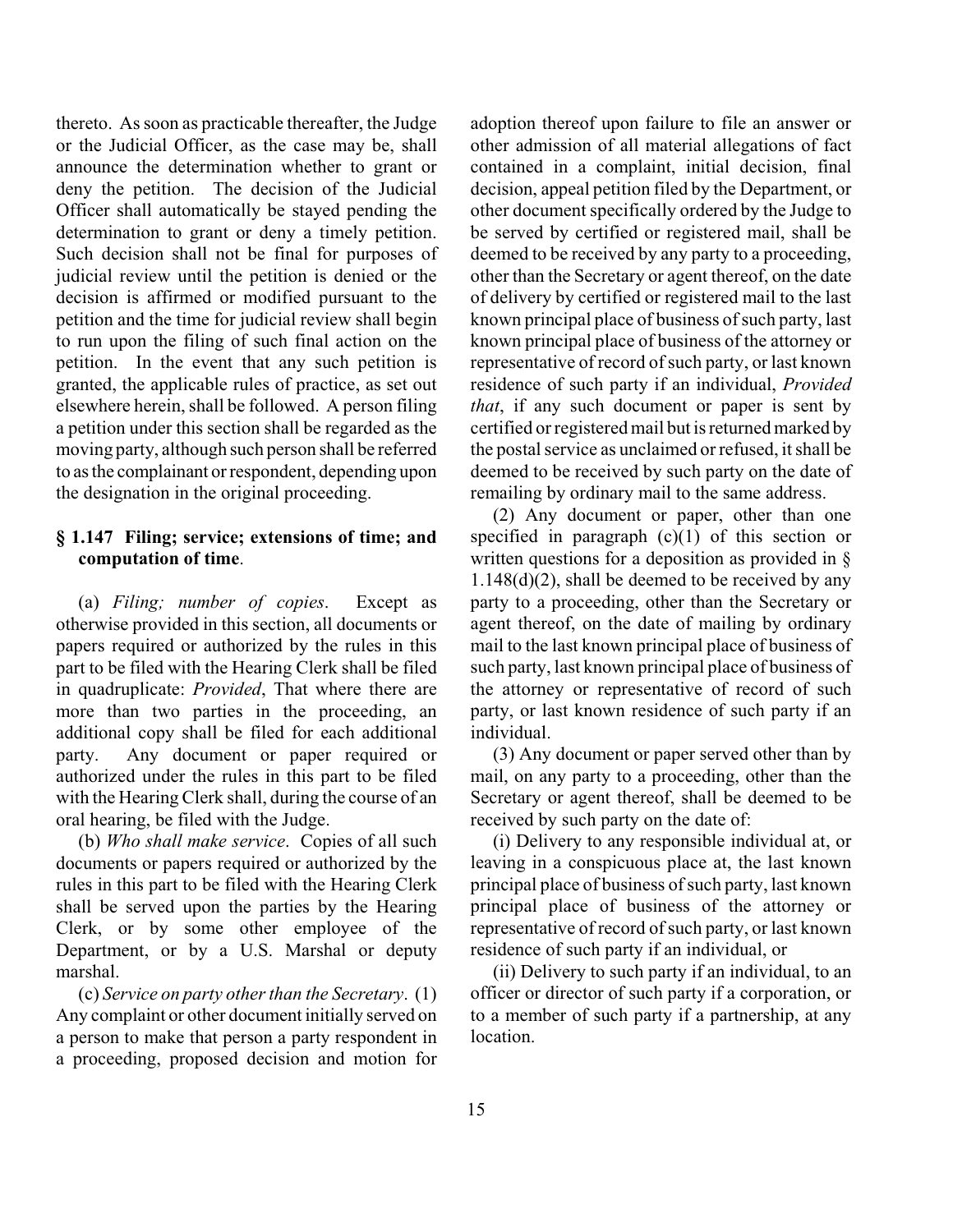(d) *Service on another*. Any subpoena, written questions for a deposition under  $\S$  1.148(d)(2), or other document or paper, served on any person other than a party to a proceeding, the Secretary or agent thereof, shall be deemed to be received by such person on the date of:

(1) Delivery by certified mail or registered mail to the last known principal place of business of such person, last known principal place of business of the attorney or representative of record of such person, or last known residence of such person if an individual;

(2) Delivery other than by mail to any responsible individual at, or leaving in a conspicuous place at, any such location; or

(3) Delivery to such party if an individual, to an officer or director of such party if a corporation, or to a member of such party if a partnership, at any location.

(e) *Proof of service*. Any of the following, in the possession of the Department, showing such service, shall be deemed to be accurate:

(1) A certified or registered mail receipt returned by the postal service with a signature;

(2) An official record of the postal service;

(3) An entry on a docket record or a copy placed in a docket file by the Hearing Clerk of the Department or by an employee of the Hearing Clerk in the ordinary course of business;

(4) A certificate of service, which need not be separate from and may be incorporated in the document or paper of which it certifies service, showing the method, place and date of service in writing and signed by an individual with personal knowledge thereof, *Provided* that such certificate must be verified by oath or declaration under penalty of perjury if the individual certifying service is not a party to the proceeding in which such document or paper is served, an attorney or representative of record for such a party, or an official or employee of the United States or of a State or political subdivision thereof.

(f) *Extensions of time*. The time for the filing of any document or paper required or authorized under

the rules in this part to be filed may be extended by the Judge or the Judicial Officer as provided in § 1.143, if, in the judgment of the Judge or the Judicial Officer, as the case may be, there is good reason for the extension. In all instances in which time permits, notice of the request for extension of the time shall be given to the other party with opportunity to submit views concerning the request.

(g) *Effective date of filing*. Any document or paper required or authorized under the rules in this part to be filed shall be deemed to be filed at the time when it reaches the Hearing Clerk; or, if authorized to be filed with another officer or employee of the Department it shall be deemed to be filed at the time when it reaches such officer or employee.

(h)*Computation of time*. Saturdays, Sundays and Federal holidays shall be included in computing the time allowed for the filing of any document or paper: *Provided*, That, when such time expires on a Saturday, Sunday, or Federal holiday, such period shall be extended to include the next following business day.

[42 FR 743, Jan. 4, 1977, as amended at 55 FR 30674, July 27, 1990; 60 FR 8456, Feb. 14, 1995; 68 FR 6341, Feb. 7, 2003]

#### **§ 1.148 Depositions**.

(a) *Motion for taking deposition*. Upon the motion of a party to the proceeding, the Judge may, at any time after the filing of the complaint, order the taking of testimony by deposition. The Motion shall be in writing, shall be filed with the Hearing Clerk, and shall set forth:

(1) The name and address of the proposed deponent;

(2) The name and address of the person (referred to hereafter in this section as the "officer") qualified under the regulations in this part to take depositions, before whom the proposed examination is to be made;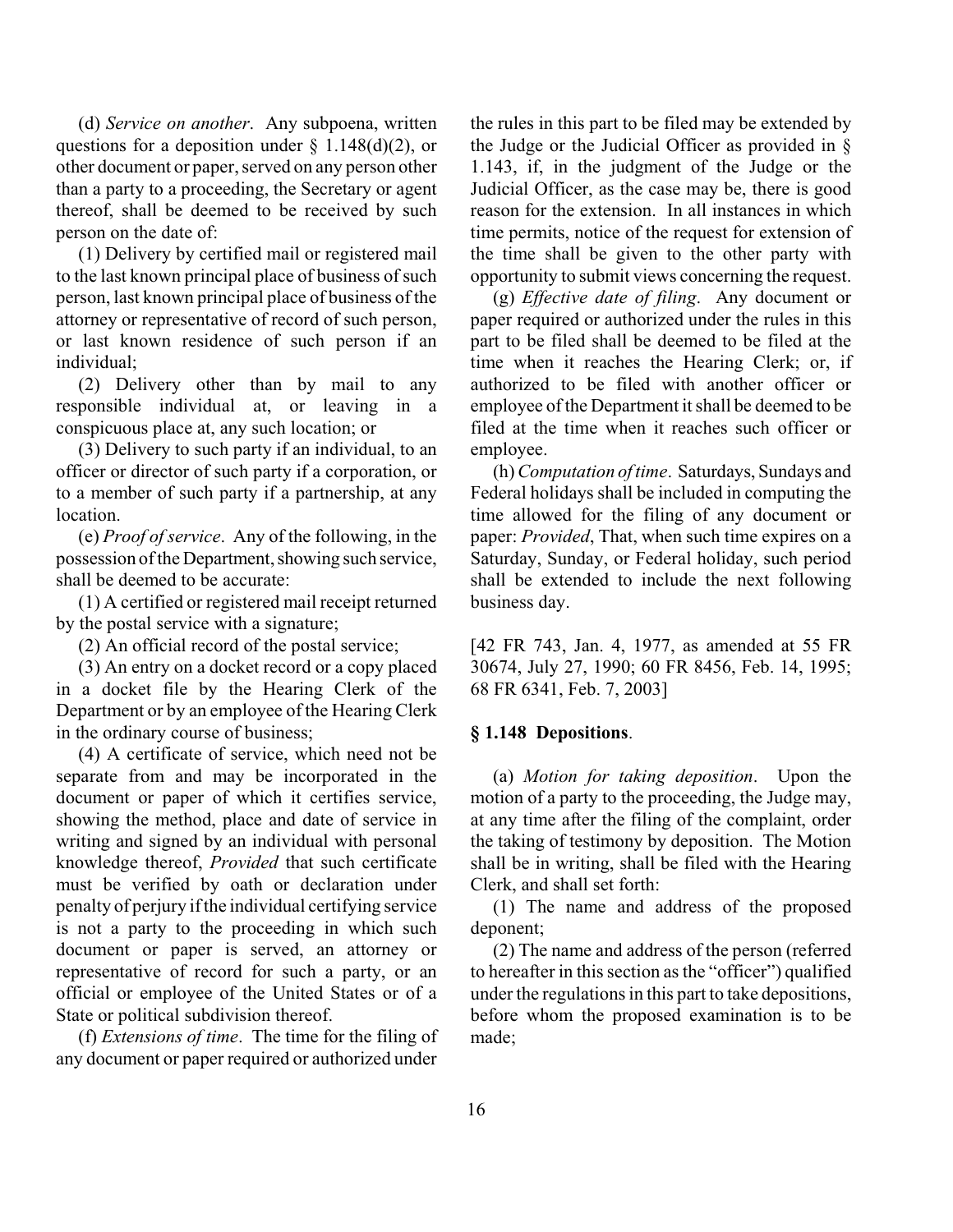(3) The proposed time and place of the examination, which shall be at least 15 days after the date of the mailing of the motion; and

(4) The reasons why such deposition should be taken, which shall be solely for the purpose of eliciting testimony which otherwise might not be available at the time of hearing, for uses as provided in paragraph (g) of this section.

(b) *Judge's order for taking deposition*. (1) If the Judge finds that the testimony may not be otherwise available at the hearing, the taking of the deposition may be ordered. The order shall be filed with the Hearing Clerk and shall state:

(i) The time of the deposition;

(ii) The place of the deposition;

(iii) The manner of the deposition (telephone, audio-visual telecommunication, or personal attendance of those who are to participate in the deposition);

(iv) The name of the officer before whom the deposition is to be made; and

(v) The name of the deponent. The officer and the time, place, and manner need not be the same as those suggested in the motion for the deposition.

(2) The deposition shall be conducted by telephone unless the Judge determines that conducting the deposition by audio-visual telecommunication:

(i) Is necessary to prevent prejudice to a party;

(ii) Is necessary because of a disability of any individual expected to participate in the deposition; or

(iii) Would cost less than conducting the deposition by telephone. If the Judge determines that a deposition conducted by audio-visual telecommunication would measurably increase the United States Department of Agriculture's cost of conducting the deposition, the deposition shall be conducted by personal attendance of any individual who is expected to participate in the deposition or by telephone.

(3) If the deposition is not conducted by telephone, the deposition shall be conducted by audio-visual telecommunication unless the Judge determines that conducting the deposition by personal attendance of any individual who is expected to participate in the deposition:

(i) Is necessary to prevent prejudice to a party;

(ii) Is necessary because of a disability of any individual expected to participate in the deposition; or

(iii) Would cost less than conducting the deposition by telephone or audio-visual telecommunication.

(c) *Qualifications of officer*. The deposition shall be made before the Judge or before an officer authorized by the law of the United States or by the law of the place of the examination to administer oaths, or before an officer authorized by the Secretary to administer oaths.

(d) *Procedure on examination*. (1) The deponent shall be examined under oath or affirmation and shall be subject to cross-examination. Objections to questions or documents shall be in short form, stating the grounds of objections relied upon. The questions proponded, together with all objections made (but not including argument or debate), shall be recorded verbatim. In lieu of oral examination, parties may transmit written questions to the officer prior to the examination and the officer shall propound such questions to the deponent.

(2) The applicant shall arrange for the examination of the witness either by oral examination, or by written questions upon agreement of the parties or as directed by the Judge. If the examination is conducted by means of written questions, copies of the applicant's questions must be received by the other party to the proceeding and the officer at least 10 days prior to the date set for the examination unless otherwise agreed, and any cross questions of a party other than the applicant must be received by the applicant and the officer at any time prior to the time of the examination.

(e) *Certification by officer*. The officer shall certify on the deposition that the deponent was duly sworn and that the deposition is a true record of the deponent's testimony. The officer shall then securely seal the deposition, together with one copy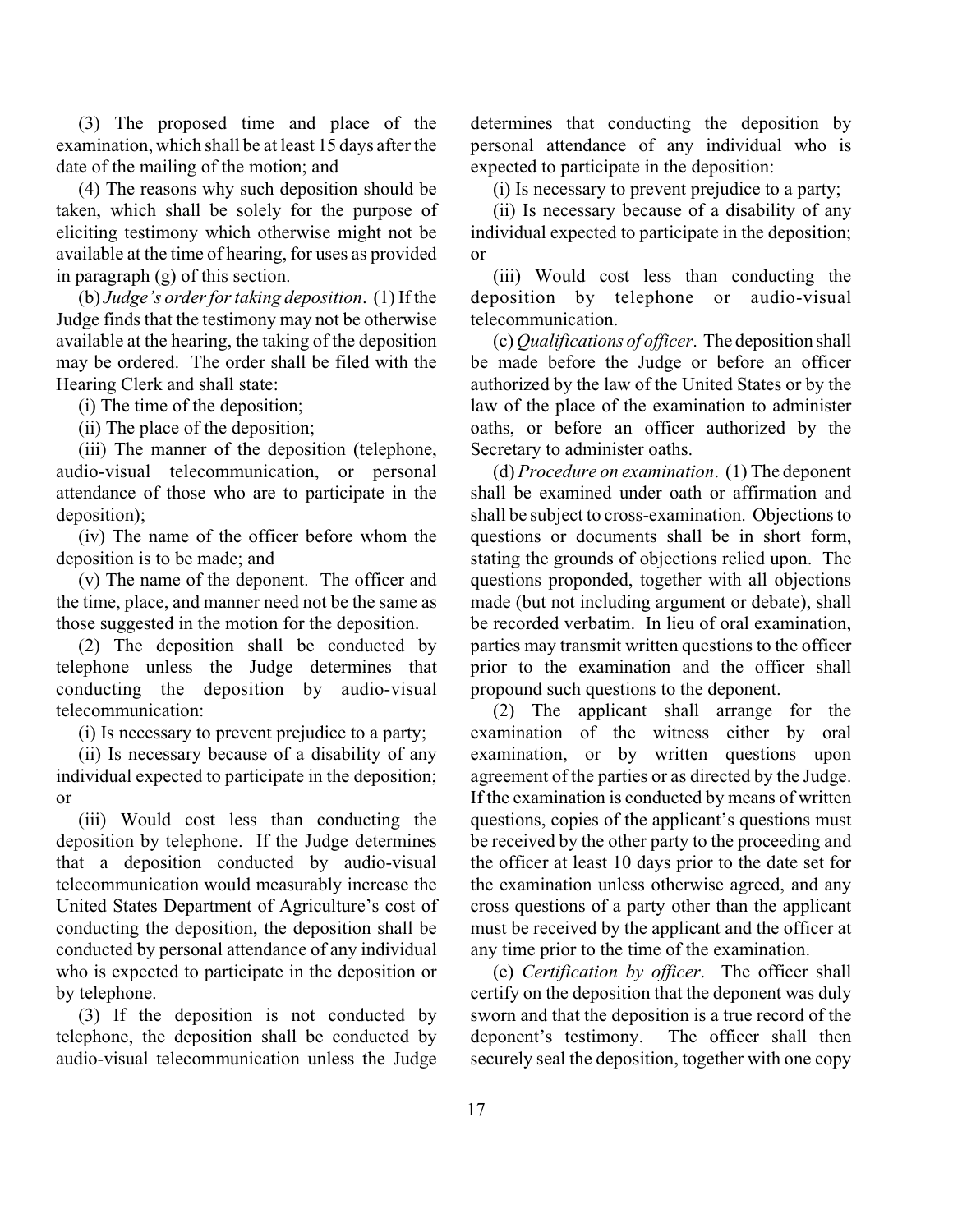thereof (unless there are more than two parties in the proceeding, in which case there should be another copy for each additional party), in an envelope and mail the same by registered or certified mail to the Hearing Clerk.

(f) *Corrections to the transcript or recording*. (1) At any time prior to the hearing, any party may file a motion proposing corrections to the transcript or recording of the deposition.

(2) Unless a party files such a motion in the manner prescribed, the transcript or recording shall be presumed, except for obvious typographical errors, to be a true, correct, and complete transcript or recording of the testimony given in the deposition proceeding and to contain an accurate description or reference to all exhibits in connection therewith, and shall be deemed to be certified correct without further procedure.

(3) At any time prior to use of the deposition in accordance with paragraph (g) of this section and after consideration of any objections filed thereto, the Judge may issue an order making any corrections in the transcript or recording which the Judge finds are warranted, which corrections shall be entered onto the original transcript or recording by the Hearing Clerk (without obscuring the original text).

(g) *Use of deposition*. A deposition ordered and taken in accordance with the provisions of this section may be used in a proceeding under these rules if the Judge finds that the evidence is otherwise admissible and (1) that the witness is dead; (2) that the witness is unable to attend or testify because of age, sickness, infirmity, or imprisonment; (3) that the party offering the deposition has endeavored to procure the attendance of the witness by subpoena, but has been unable to do so; or (4) that such exceptional circumstances exist as to make it desirable, in the interests of justice, to allow the deposition to be used. If the party upon whose motion the deposition was taken refuses to offer it in evidence, any other party may offer the deposition or any part thereof in evidence. If only part of a deposition is offered in evidence by

a party, an adverse party may require the introduction of any other part which ought in fairness to be considered with the part introduced, and any party may introduce any other parts.

[42 FR 743, Jan. 4, 1977, as amended at 55 FR 30674, July 27, 1990; 60 FR 8456, Feb. 14, 1995; 68 FR 6341, Feb. 7, 2003]

# § **1.149 Subpoenas**. 3

(a) *Issuance of subpoenas*. The attendance and testimony of witnesses and the production of documentary evidence from any place in the United States on behalf of any party to the proceeding may be required by subpoena at any designated place of hearing if authorized by the statute under which the proceeding is conducted. Subpoenas shall be issued by the Judge upon a reasonable showing by the applicant of the grounds and necessity thereof; and with respect to subpoenas for the production of documents, the request shall also show their competency, relevancy, and materiality. All requests for subpoenas shall be in writing, unless waived by the Judge for good cause shown. Except for good cause shown, requests for subpoenas shall be received by the Judge at least 10 days prior to the date set for the hearing.

(b) *Service of subpoenas*. Subpoenas may be served by any person not less than 18 years of age. The party at whose instance a subpoena is issued shall be responsible for service thereof. Subpoenas shall be served as provided in § 1.147.

[42 FR 743, Jan. 4, 1977, as amended at 55 FR 30674, July 27, 1990; 60 FR 8457, Feb. 14, 1995; 68 FR 6341, Feb.7, 2003]

<sup>&</sup>lt;sup>3</sup>This section relates only to subpoenas for the stated purpose and has no relevance with respect to investigatory subpoenas.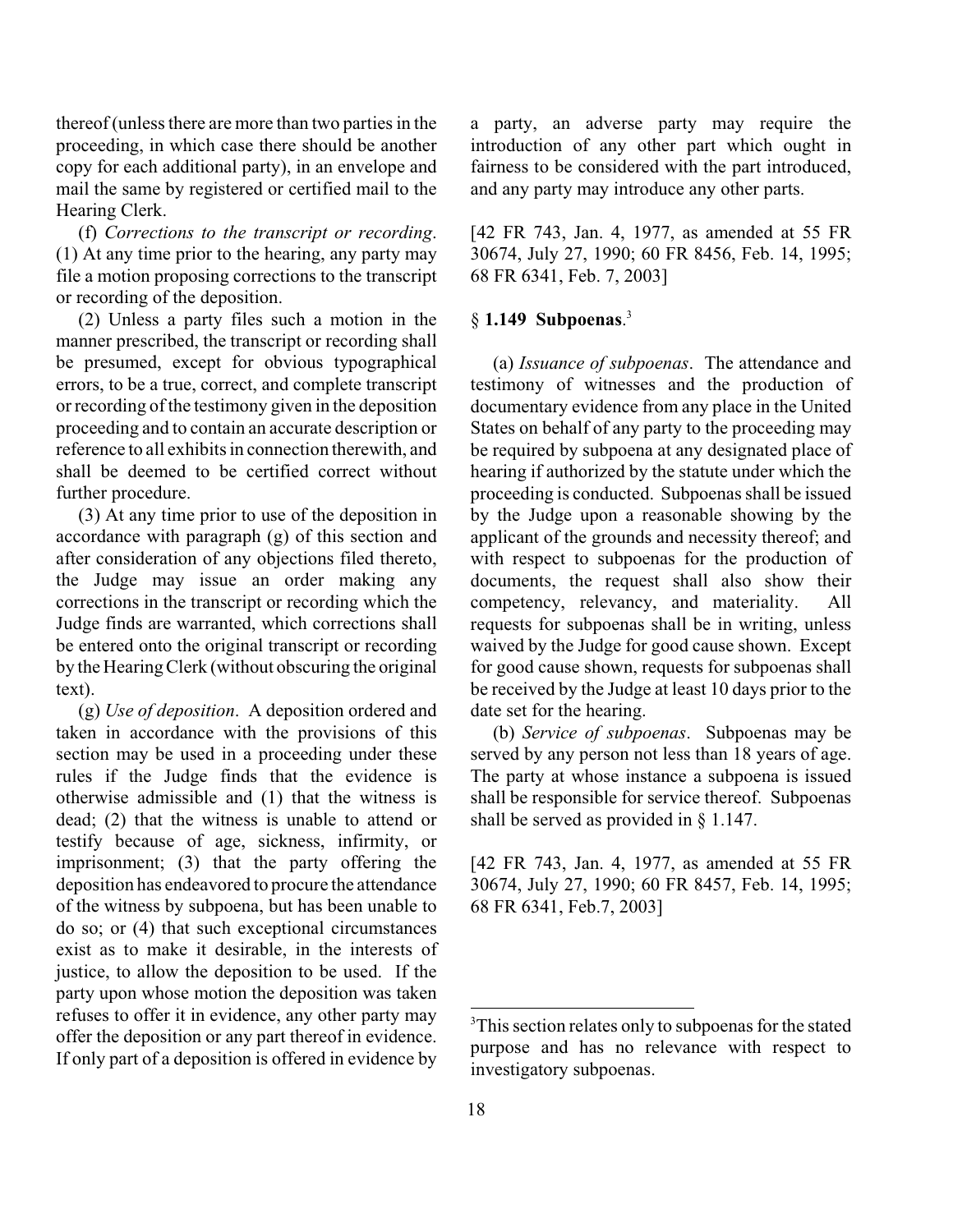## **§ 1.150 Fees of witnesses**.

Witnesses summoned under these rules of practice shall be paid the same fees and mileage that are paid witnesses in the courts of the United States, and witnesses whose depositions are taken, and the officer taking the same, shall be entitled to the same fees as are paid for like services in the courts of the United States. Fees shall be paid by the party at whose instance the witness appears or the deposition is taken.

#### **§ 1.151 Ex parte communications.**

(a) At no stage of the proceeding between its institution and the issuance of the final decision shall the Judge or Judicial Officer discuss ex parte the merits of the proceeding with any person who is connected with the proceeding in an advocative or in an investigative capacity, or with any representative of such person: *Provided*, That procedural matters shall not be included within this limitation; and *Provided further*, That the Judge or Judicial Officer may discuss the merits of the case with such a person if all parties to the proceeding, or their attorneys have been given notice and an opportunity to participate. A memorandum of any such discussion shall be included in the record.

(b) No interested person shall make or knowingly cause to be made to the Judge or Judicial Officer an ex parte communication relevant to the merits of the proceeding.

(c) If the Judge or the Judicial Officer receives an ex parte communication in violation of this section, the one who receives the communication shall place in the public record of the proceeding:

(1) All such written communications;

(2) Memoranda stating the substance of all such oral communications; and

(3) All written responses, and memoranda stating the substance of all oral responses thereto.

(d) Upon receipt of a communication knowingly made or knowingly caused to be made by a party in violation of this section, the Judge or Judicial Officer may, to the extent consistent with the interests of justice and the policy of the underlying statute, require the party to show cause why his claim or interest in the proceeding should not be dismissed, denied, disregarded, or otherwise adversely affected on account of such violation.

(e) To the extent consistent with the interests of justice and the policy of the underlying statute, a violation of this section shall be sufficient grounds for a decision adverse to the party who knowingly commits a violation of this section or who knowingly causes such a violation to occur.

(f) For purposes of this section *ex parte communication* means an oral or written communication not on the public record with respect to which reasonable prior notice to all parties is not given, but it shall not include requests for status reports on any matter or the proceeding.

\_\_\_\_\_\_\_\_\_\_\_\_\_\_\_\_\_\_\_\_\_\_\_\_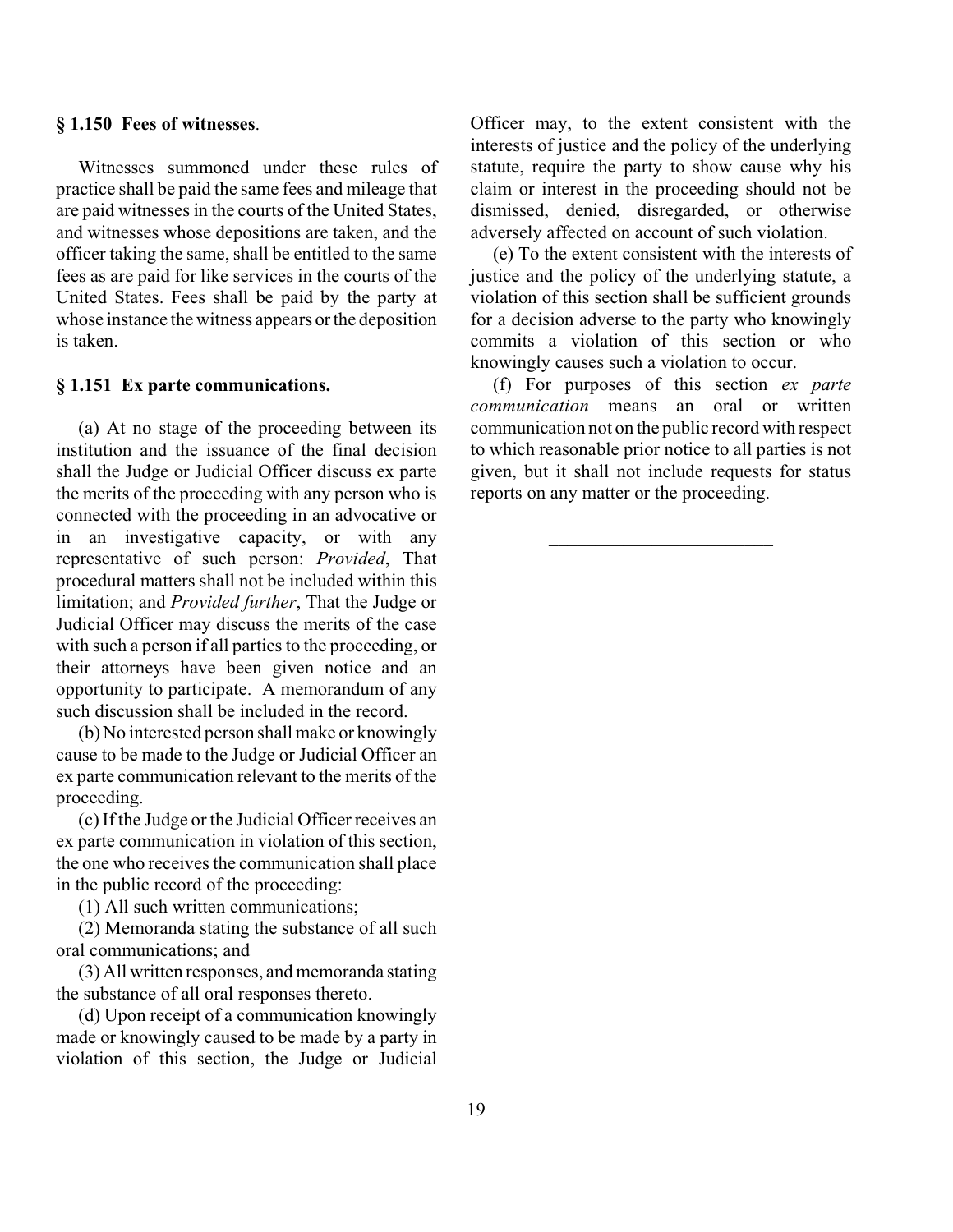# **SUPPLEMENTAL RULES OF PRACTICE \*\***

#### **Title 7 – Agriculture**

**Supplemental rules applicable to proceedings under the Plant Protection (Quarantine) Act, section 424 (7 U.S.C. 7734), the Federal Plant Pest Act, the Endangered Species Act Amendment of 1973, as amended, section 11(a) (16 U.S.C. 1540(a)), the Lacey Act Amendments of 1981, section 4(a) and (b) (16 U.S.C. 3373(a) and (b), and the Act of January 31, 1942, as amended (7 U.S.C. 149).**

#### **§ 380.10 Stipulations**.

(a) At any time prior to the issuance of a complaint seeking a civil penalty under any of the Acts listed in § 380.1, the Administrator, in his discretion, may enter into a stipulation with any person in which:

(1) The Administrator or the Administrator's delegate gives notice of an apparent violation of the applicable Act, or the regulations issued thereunder, by such person and affords such person an opportunity for a hearing regarding the matter as provided by such Act;

(2) Such person expressly waives hearing and agrees to pay a specified penalty within a designated time; and

(3) The Administrator agrees to accept the specified penalty in settlement of the particular matter involved if the penalty is paid within the designated time.

(b) If the specified penalty is not paid within the time designated in such a stipulation, the amount of the stipulated penalty shall not be relevant in any respect to the penalty which may be assessed after issuance of a complaint.

[48 FR 33468, July 22, 1983]

# **Title 9 – Agriculture**

# **Supplemental rules applicable to proceedings under the Animal Welfare Act.**

#### **§ 4.10 Summary action**.

(a) In any situation where the Administrator has reason to believe that any person licensed under the Act has violated or is violating any provision of the Act, or the regulations or standards issued thereunder, and he deems it warranted under the circumstances, the Administrator may suspend such person's license temporarily, for a period not to exceed 21 days, effective, except as provided in § 4.10(b), upon written notification given to such person of the suspension of his license pursuant to § 1.147(b) of the Uniform Rules of Practice (7 CFR 1.147(b)).

(b) In any case of actual or threatened physical harm to animals in violation of the Act, or the regulations or standards issued thereunder, by a person licensed under the Act, the Administrator may suspend such person's license temporarily, for a period not to exceed 21 days, effective upon oral or written notification, whichever is earlier. In the event of oral notification, a written confirmation thereof shall be given to such person pursuant to  $\S$ 1.147(b) of the Uniform Rules of Practice (7 CFR 1.147(b)) as promptly as circumstances permit.

(c) The temporary suspension of a license shall be in addition to any sanction which may be

<sup>\*\*</sup>Not reproduced herein are the rules of practice applicable to proceedings under the Perishable Agricultural Commodities Act, which are codified at 7 CFR §§ 47.1-47.5, 47.46-47.49, or the rules of practice applicable to rate proceedings under the Packers and Stockyards Act, which are codified at 9 CFR §§ 202.1-202.7. Copies of those rules are available upon request to the Hearing Clerk, Mail Stop 9203, Room 1031 - South Building, Washington, DC 20250-9203. Phone at (202) 720- 4443, Fax at (202)-720-9776.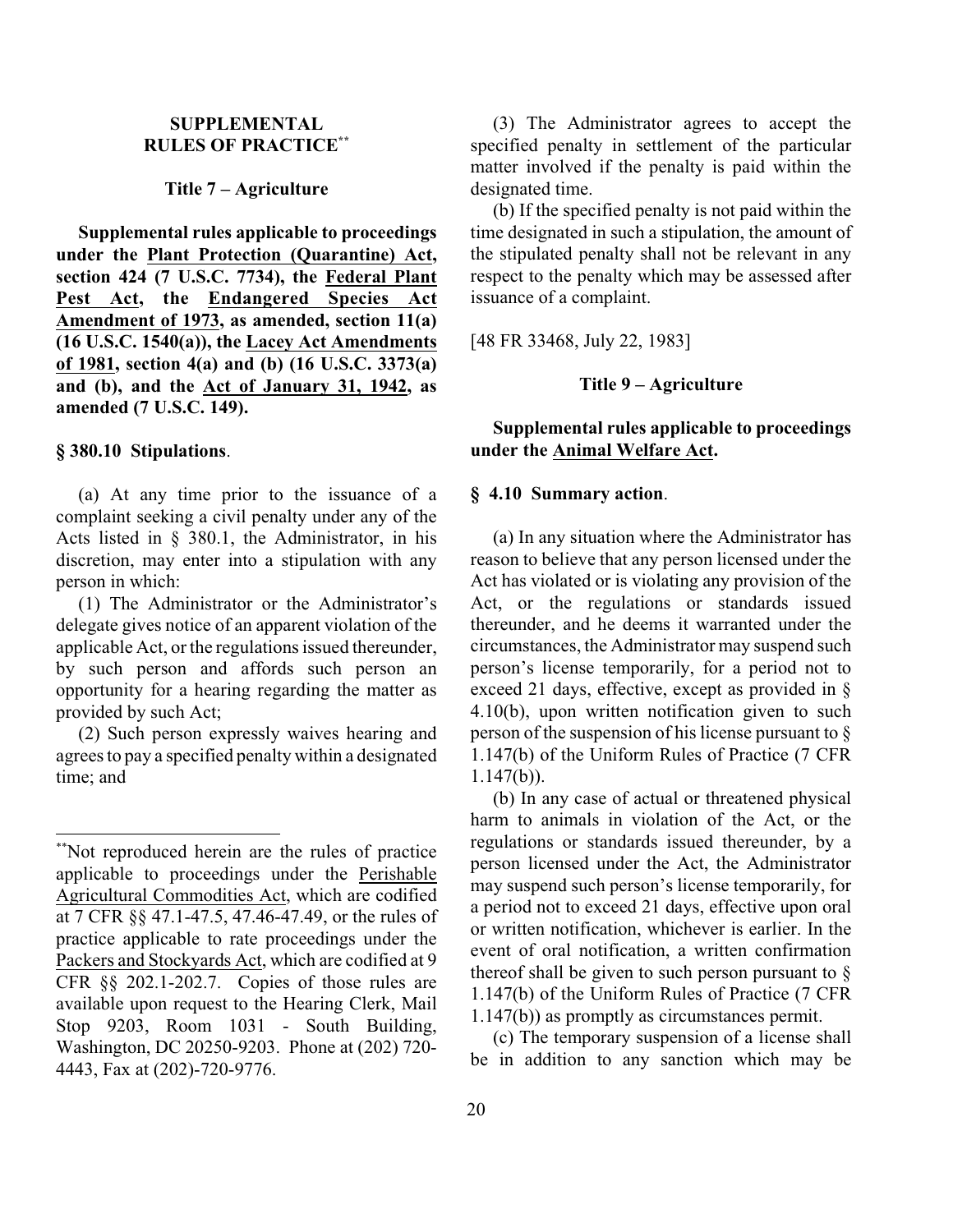imposed against said person by the Secretary pursuant to the Act after notice and opportunity for hearing.

#### **§ 4.11 Stipulations**.

(a) At any time prior to the issuance of a complaint seeking a civil penalty under the Act, the Administrator, in his discretion, may enter into a stipulation with any person in which:

(1) The Administrator gives notice of an apparent violation of the Act, or the regulations or standards issued thereunder, by such person and affords such person an opportunity for a hearing regarding the matter as provided by the Act;

(2) Such person expressly waives hearing and agrees to pay a specified penalty within a designated time; and

(3) The Administrator agrees to accept the specified penalty in settlement of the particular matter involved if it is paid within the designated time.

(b) If the specified penalty is not paid within the time designated in such a stipulation, the amount of the stipulated penalty shall not be relevant in any respect to the penalty which may be assessed after issuance of a complaint.

## **Title 9 – Agriculture**

# **Supplemental rules applicable to proceedings under the Horse Protection Act.**

#### **§ 12.10 Stipulations**.

(a) At any time prior to the issuance of a complaint seeking a civil penalty under the Act, the Administrator, in his discretion, may enter into a stipulation with any person in which:

(1) The Administration gives notice of an apparent violation of the Act or the regulations issued thereunder by such person and affords such person an opportunity for a hearing regarding the matter as provided by the Act;

(2) Such person expressly waives hearing and agrees to a specified order including an agreement to pay a specified civil penalty within a designated time; and

(3) The Administrator agrees to accept the specified order including a civil penalty in settlement of the particular matter involved if it is paid within the designated time.

(b) If the specified penalty is not paid within the time designated in such a stipulation, the amount of the stipulated penalty shall not be relevant in any respect to the penalty which may be assessed after issuance of a complaint.

[42 FR 10960, Feb. 25, 1977, as amended at 68 FR 6342, Feb. 7, 2003]

#### **Title 9 – Agriculture**

**Supplemental rules applicable to proceedings relating to the control and eradication of livestock or poultry diseases and the interstate transportation of animals (including poultry) and animal products under the Animal Industry Act, section 7, as amended (21 U.S.C. 117), the Cattle Contagious Diseases Act, section 3, as amended (21 U.S.C. 122), the Act of March 3, 1905, section 6, as amended (21 U.S.C. 127), the Act of July 2, 1962, section 6(a), as amended (21 U.S.C. 134e), and the Animal Health Protection Act, (7 U.S.C. 8301** *et seq***.).**

## **§ 49.10 Stipulations**.

(a) At any time prior to the issuance of a complaint seeking a civil penalty under any of the Acts listed in  $\frac{1}{2}$  49.1, the Administrator, in his discretion, may enter into a stipulation with any person in which:

(1) The Administrator or the Administrator's delegate gives notice of an apparent violation of the applicable Act, or the regulations issued thereunder, by such person and affords such person an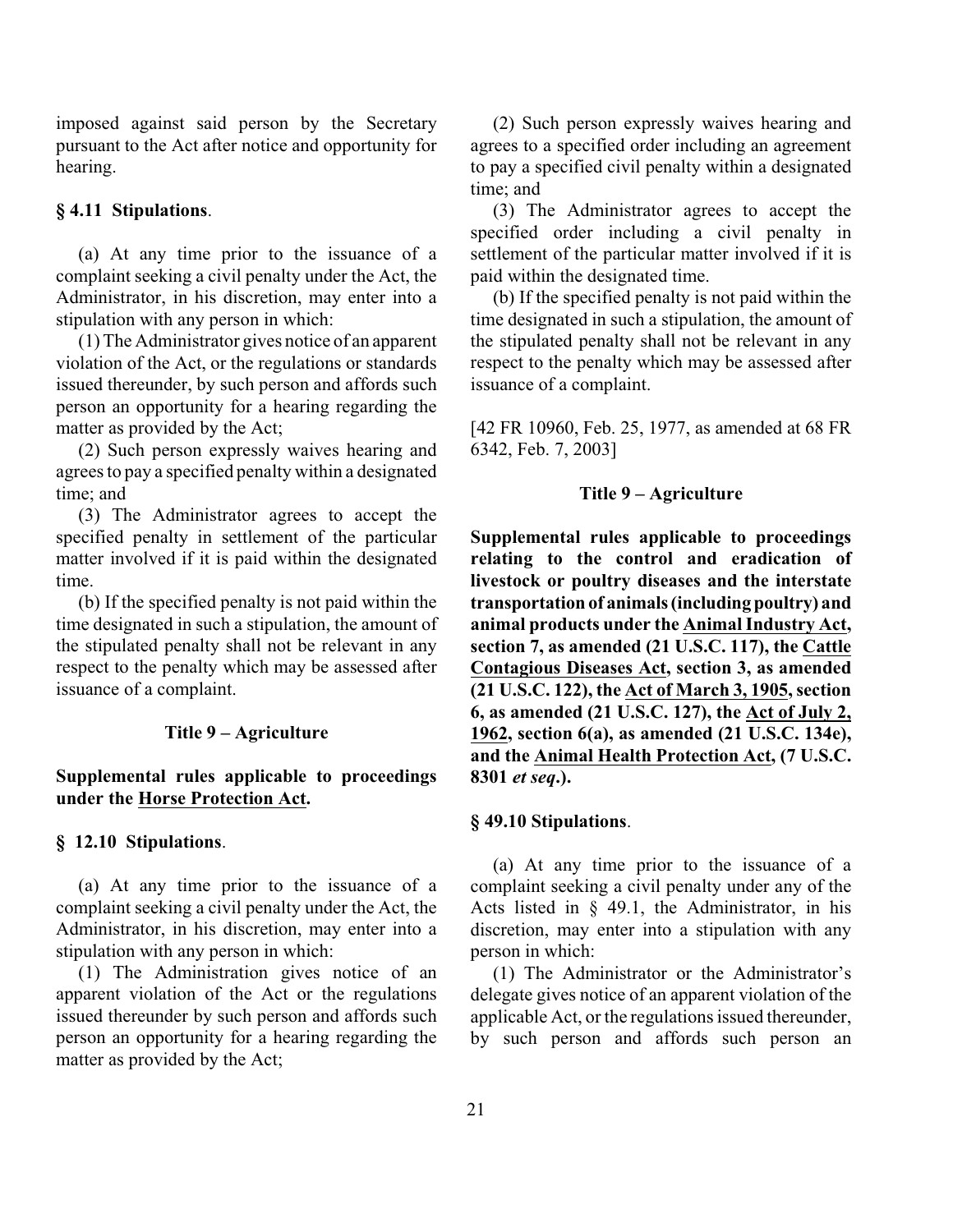opportunity for a hearing regarding the matter as provided by such Act;

(2) Such person expressly waives hearing and agrees to pay a specified penalty within a designated time; and

(3) The Administrator agrees to accept the penalty in settlement of the particular matter involved if the penalty is paid within the designated time.

(b) If the penalty is not paid within the time designated in such a stipulation, the amount of the stipulated penalty shall not be relevant in any respect to the penalty which may be assessed after issuance of a complaint.

## **Title 9 – Agriculture**

# **Supplemental rules applicable to proceedings relating to the Revocation or Suspension of Veterinarians' Accreditation.**

# **§ 162.10 Summary suspension of accreditation of veterinarians**.

In any situation where the Administrator has reason to believe that any veterinarian accredited under the provisions of 9 CFR parts 160 and 161 of this subchapter has not complied with the "Standards for Accredited Veterinarian Duties" set forth in § 161.3 of this subchapter, and deems such action necessary in order to prevent the introduction into the United States or the spread from one State to another of a contagious, infectious, or communicable disease of animals, or to insure that animals intended or offered for export to foreign countries are free from disease, the Administrator may suspend the accreditation of such veterinarian pending final determination in the proceeding, effective upon oral or written notification, whichever is earlier. In the event of oral notification, a written confirmation thereof shall be given to such veterinarian pursuant to  $\frac{1.147(b)}{b}$  of the Uniform Rules of Practice (7 CFR 1.147(b)) as promptly as

circumstances permit. Such suspension shall have no relevance with respect to the final determination in the proceeding.

#### **§ 162.11 Notification**.

The Veterinarian-in-Charge shall notify an accredited veterinarian when there is reason to believe that the accredited veterinarian has not complied with the "Standards for Accredited Veterinarian Duties" as contained in § 161.3 of this subchapter. The notification shall be in writing, with a copy to the State Animal Health Official, and shall include a statement of the basis for the belief that the accredited veterinarian has failed to comply with the Standards and shall notify the accredited veterinarian if the Veterinarian-in-Charge has arranged to hold an informal conference to discuss the matter.

## **§ 162.12 Informal conference.**

(a) The Veterinarian-in-Charge, in consultation with the State Animal Health Official and the accredited veterinarian, shall designate the time and place for the holding of an informal conference to review the matter, unless the Veterinarian-in-Charge determines that an informal conference is inappropriate. An informal conference is inappropriate only if the Veterinarian-in-Charge decides to dismiss the case based on available facts, or if civil or criminal charges based on the actions or inactions believed to be in violation of the "Standards for Accredited Veterinarian Duties" contained in § 161.3 of this subchapter are pending against the accredited veterinarian. An informal conference shall include the Veterinarian-in-Charge or his or her representative, the accredited veterinarian, and any other persons the Veterinarianin-Charge requests to attend due to their involvement in or knowledge of the possible violation. The State Animal Health Official will be invited to attend each informal conference held regarding activities in his or her State.